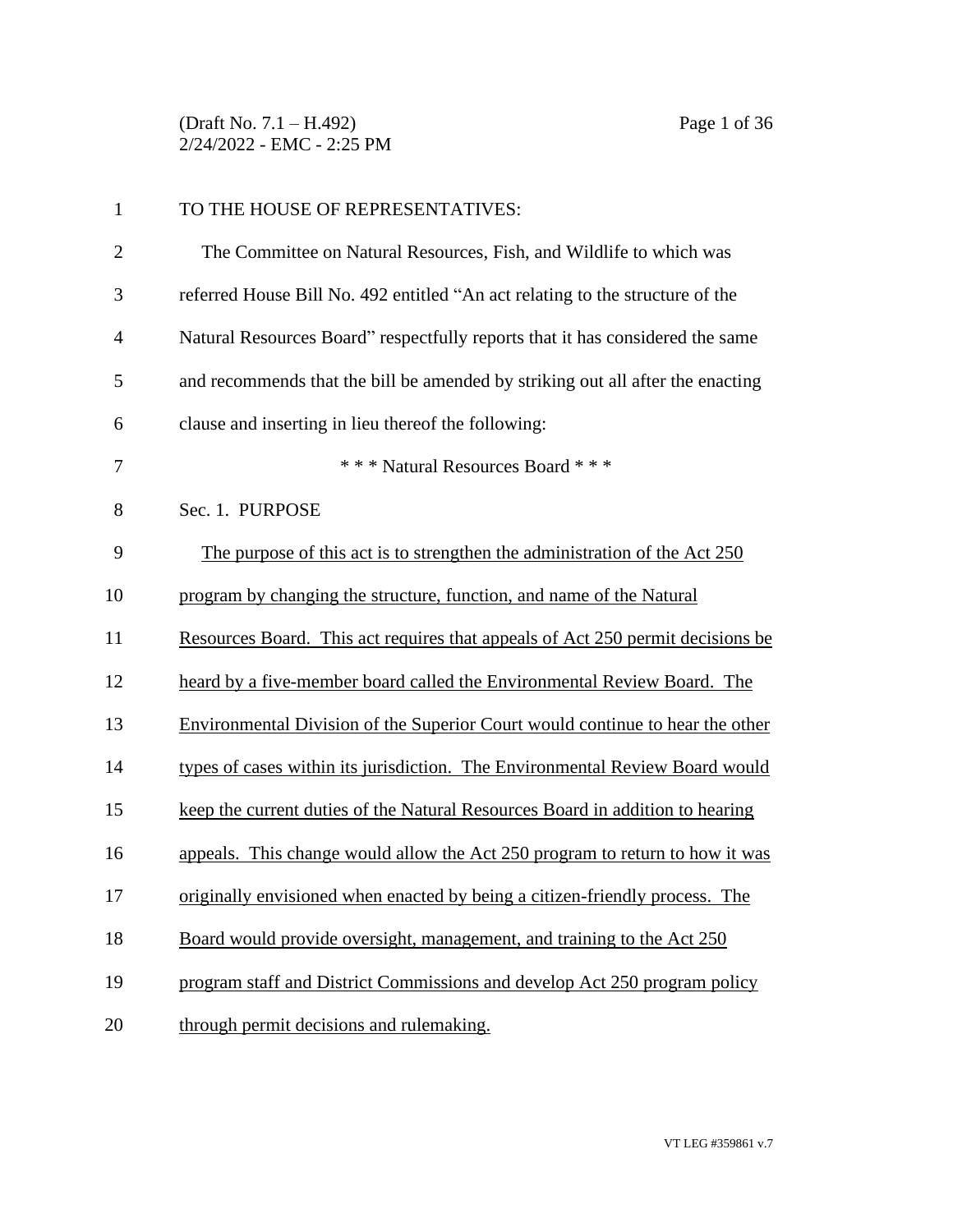(Draft No. 7.1 – H.492) Page 2 of 36 2/24/2022 - EMC - 2:25 PM

| $\mathbf{1}$   | Sec. 2. 10 V.S.A. $\S$ 6021 is amended to read:                                   |
|----------------|-----------------------------------------------------------------------------------|
| $\overline{2}$ | § 6021. BOARD; VACANCY,; REMOVAL                                                  |
| 3              | (a) A Natural Resources Board established. The Environmental Review               |
| $\overline{4}$ | Board is created to administer the Act 250 program and hear appeals.              |
| 5              | (1) The Board shall consist of five members appointed by the Governor,            |
| 6              | after review and approval by the Environmental Review Board Nominating            |
| 7              | Committee in accordance with subdivision (2) of this section and confirmed        |
| 8              | with the advice and consent of the Senate, so that one appointment expires in     |
| 9              | each year. The Chair shall be a full-time position, and the other four members    |
| 10             | shall be half-time positions. In making these appointments, the Governor and      |
| 11             | the Senate shall give consideration to candidates who have experience,            |
| 12             | expertise, or skills relating to the environment or land use one or more of the   |
| 13             | following areas: environmental science, natural resources law and policy, land    |
| 14             | use planning, community planning, or environmental justice.                       |
| 15             | (A) The Governor shall appoint a chair of the Board, a position that              |
| 16             | shall be a full-time position. The Governor shall ensure Board membership         |
| 17             | shall reflect, to the extent possible, the racial, ethnic, gender, and geographic |
| 18             | diversity of the State. The Board shall not contain two members who reside in     |
| 19             | the same county.                                                                  |
| 20             | (B) Following initial appointments, the members <del>, except for the</del>       |
| 21             | Chair, shall be appointed for terms of four five years. All terms shall begin on  |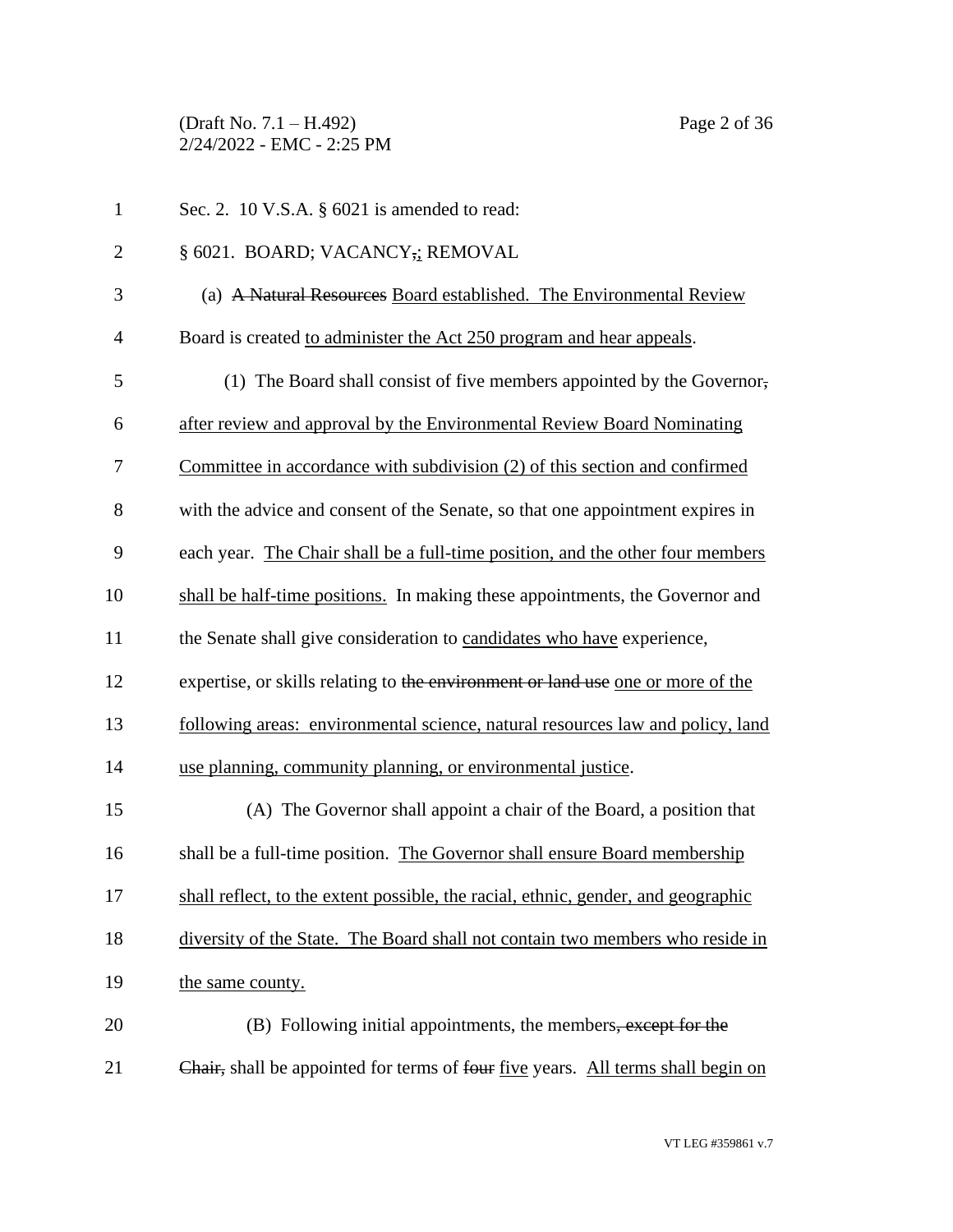(Draft No. 7.1 – H.492) Page 3 of 36 2/24/2022 - EMC - 2:25 PM

| $\mathbf{1}$   | <u>July 1 and expire on June 30. A member may continue serving until a</u>     |
|----------------|--------------------------------------------------------------------------------|
| $\overline{2}$ | successor is appointed. The initial appointments shall be for staggered terms. |
| 3              | (2) The Governor shall appoint up to five persons, with preference given       |
| $\overline{4}$ | to former Environmental Board, Natural Resources Board, or District            |
| 5              | Commission members, with the advice and consent of the Senate, to serve as     |
| 6              | alternates for Board members.                                                  |
| 7              | (A) Alternates shall be appointed for terms of four years, with initial        |
| 8              | appointments being staggered The Environmental Review Board Nominating         |
| 9              | Committee shall advertise the position when a vacancy will occur on the        |
| 10             | Environmental Review Board.                                                    |
| 11             | (B) The Chair of the Board may assign alternates to sit on specific            |
| 12             | matters before the Board in situations where fewer than five members are       |
| 13             | available to serve The Nominating Committee shall review the applicants to     |
| 14             | determine which are well-qualified for appointment to the Board and shall      |
| 15             | recommend those candidates to the Governor. The names of candidates shall      |
| 16             | be confidential.                                                               |
| 17             | (C) The Governor shall appoint, with the advice and consent of the             |
| 18             | Senate, a chair and four members of the Board from the list of well-qualified  |
| 19             | candidates sent to the Governor by the Committee.                              |
| 20             | (b) Any vacancy occurring in the membership of the Board shall be filled       |
| 21             | by the Governor for the unexpired portion of the term Terms; vacancy;          |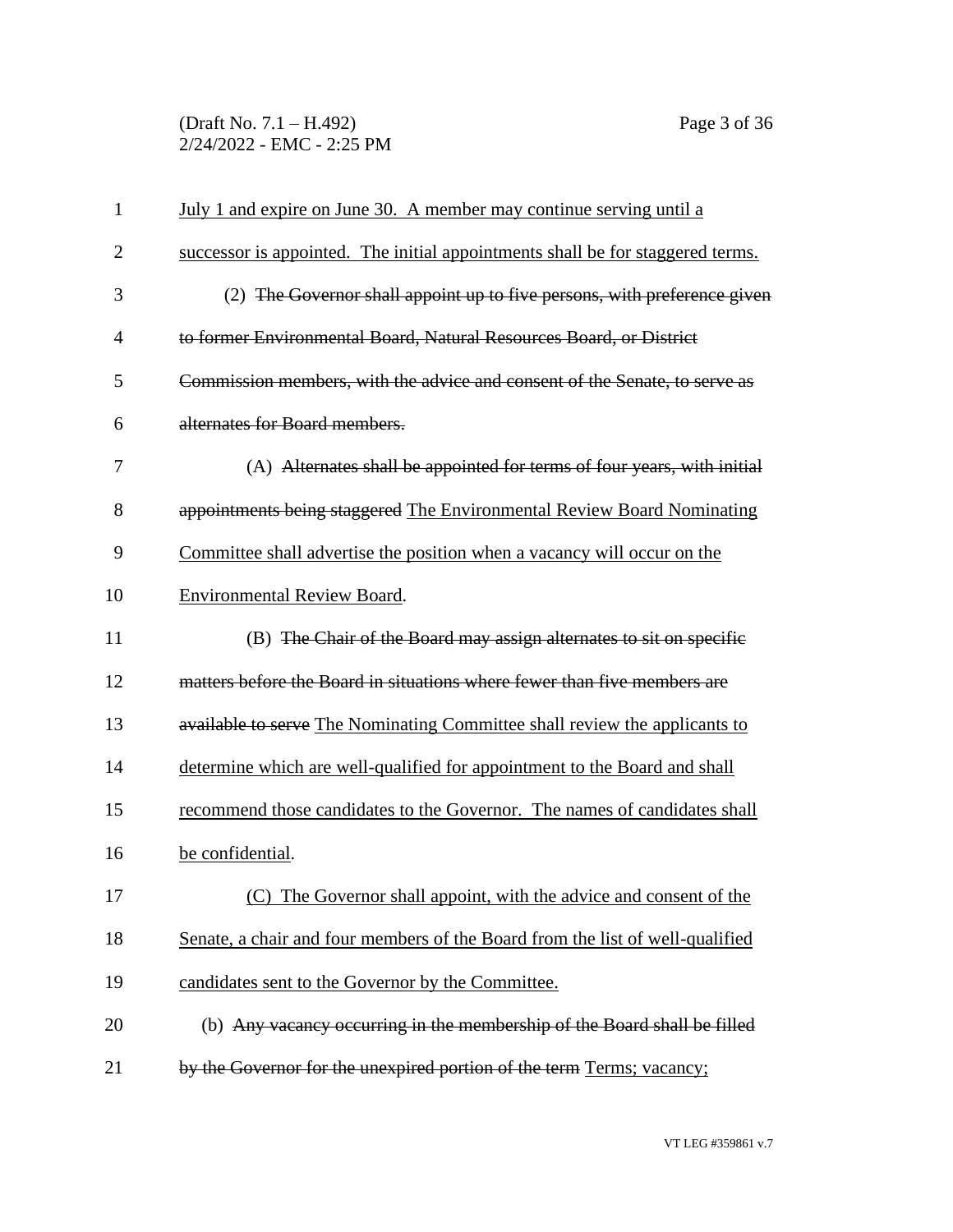(Draft No. 7.1 – H.492) Page 4 of 36 2/24/2022 - EMC - 2:25 PM

| $\mathbf{1}$   | succession. The term of each appointment subsequent to the initial               |
|----------------|----------------------------------------------------------------------------------|
| $\overline{2}$ | appointments described in subsection (a) of this section shall be five years.    |
| 3              | Any appointment to fill a vacancy shall be for the unexpired portion of the      |
| 4              | term vacated. A member may seek reappointment by informing the Governor.         |
| 5              | If the Governor decides not to reappoint the member, the Nominating              |
| 6              | Committee shall advertise the vacancy.                                           |
| 7              | (c) Removal. Notwithstanding the provisions of $3$ V.S.A. $\S$ 2004, members     |
| 8              | shall only be removable for cause only, except the Chair, who shall serve at the |
| 9              | pleasure of the Governor by the remaining members of the Board in                |
| 10             | accordance with the Vermont Administrative Procedures Act. The Board shall       |
| 11             | adopt rules pursuant to 3 V.S.A. chapter 25 to define the basis and process for  |
| 12             | removal.                                                                         |
| 13             | (d) Disqualified members. The Chair of the Board, upon request of the            |
| 14             | Chair of a District Commission, may appoint and assign former Commission         |
| 15             | members to sit on specific Commission cases when some or all of the regular      |
| 16             | members and alternates of the District Commission are disqualified or            |
| 17             | otherwise unable to serve.                                                       |
| 18             | (e) Retirement from office. When a Board member who hears all or a               |
| 19             | substantial part of a case retires from office before the case is completed, the |
| 20             | member may remain a member of the Board, at the member's discretion, for         |
| 21             | the purpose of concluding and deciding that case and signing the findings and    |

VT LEG #359861 v.7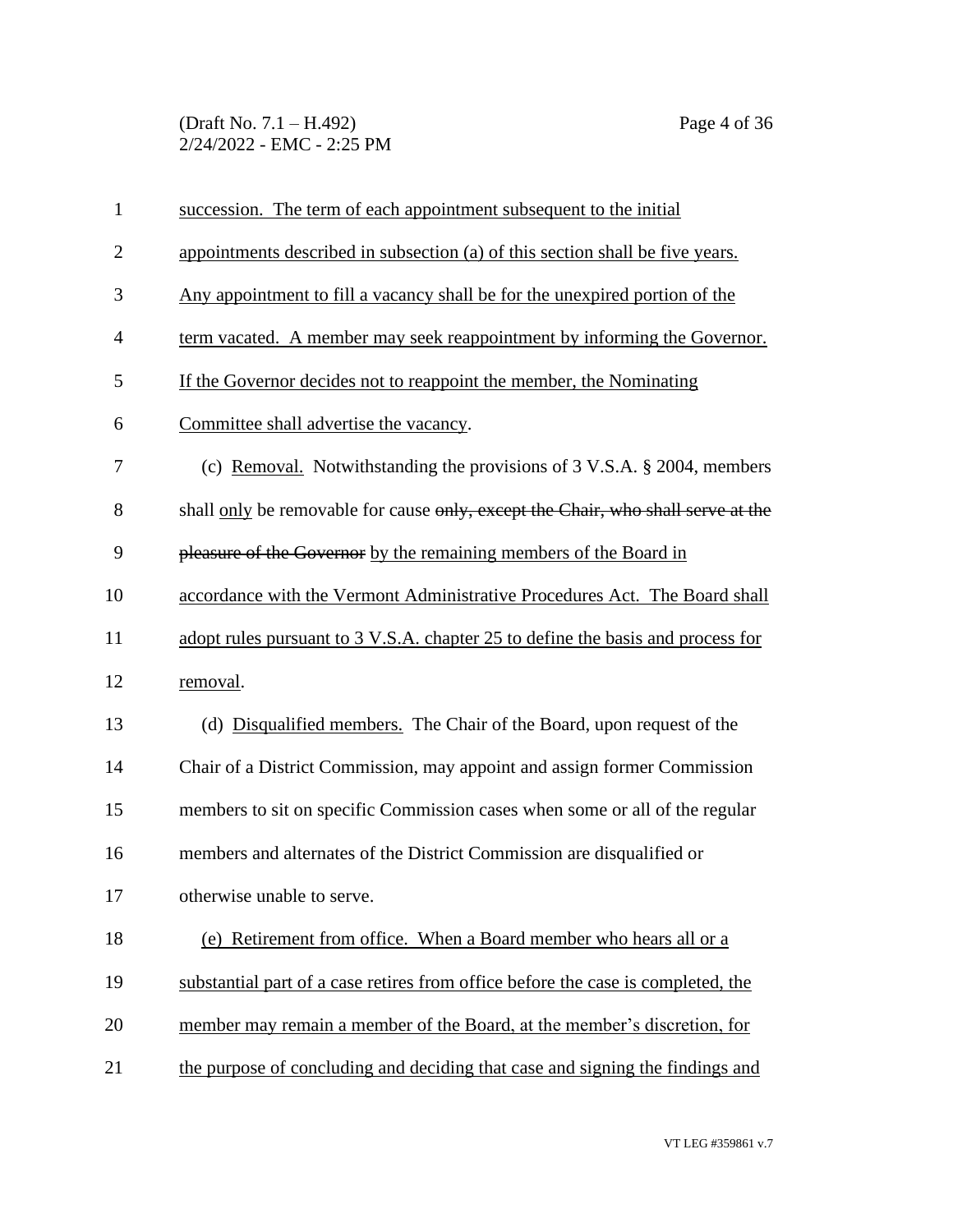(Draft No. 7.1 – H.492) Page 5 of 36 2/24/2022 - EMC - 2:25 PM

| $\mathbf{1}$   | judgments involved. A retiring Chair shall also remain a member for the         |
|----------------|---------------------------------------------------------------------------------|
| $\overline{2}$ | purpose of certifying questions of law if a party appeals to the Supreme Court. |
| 3              | For the service, the member shall receive a reasonable compensation to be       |
| 4              | fixed by the remaining members of the Board and necessary expenses while on     |
| 5              | official business.                                                              |
| 6              | Sec. 3. 10 V.S.A. § 6032 is added to read:                                      |
| 7              | § 6032. ENVIRONMENTAL REVIEW BOARD NOMINATING                                   |
| 8              | <b>COMMITTEE</b>                                                                |
| 9              | (a) Creation. The Environmental Review Board Nominating Committee is            |
| 10             | created for the purpose of assessing the qualifications of applicants for       |
| 11             | appointment to the Environmental Review Board in accordance with section        |
| 12             | 6021 of this title.                                                             |
| 13             | (b) Members. The Committee shall consist of seven members who shall be          |
| 14             | appointed as follows:                                                           |
| 15             | (1) The Governor shall appoint three members from the Executive                 |
| 16             | Branch, with at least one being an employee of the Department of Human          |
| 17             | Resources.                                                                      |
| 18             | (2) The Speaker of the House of Representatives shall appoint two               |
| 19             | members from the House of Representatives.                                      |
| 20             | (3) The Senate Committee on Committees shall appoint two members                |
| 21             | from the Senate.                                                                |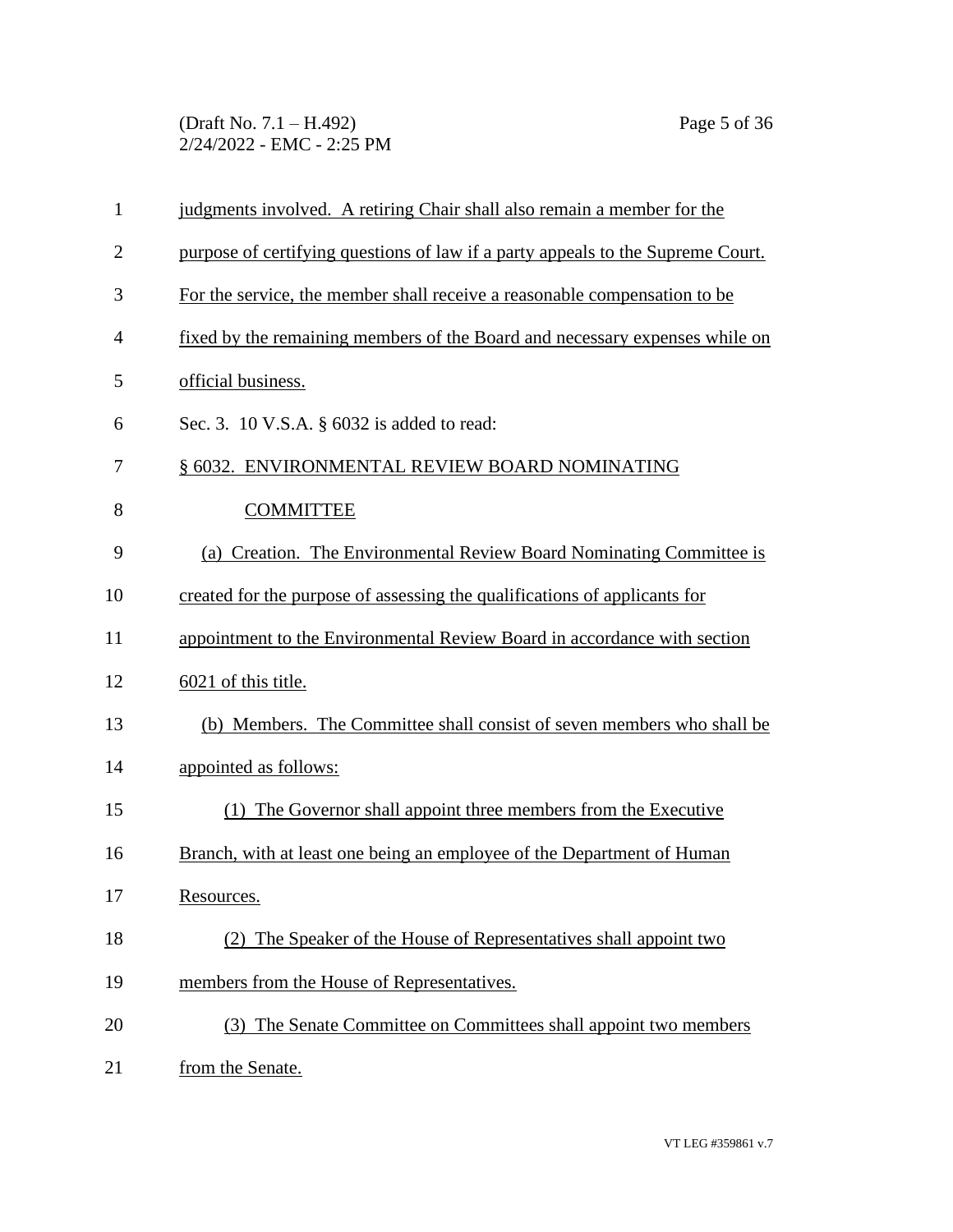(Draft No. 7.1 – H.492) Page 6 of 36 2/24/2022 - EMC - 2:25 PM

| $\mathbf{1}$   | (c) Terms. The members of the Committee shall serve for terms of two           |
|----------------|--------------------------------------------------------------------------------|
| $\overline{2}$ | years. Members shall serve until their successors are appointed. Members       |
| 3              | shall serve not more than three consecutive terms in any capacity. A           |
| 4              | legislative member who is appointed as a member of the Committee shall         |
| 5              | retain the position for the term appointed to the Committee even if the member |
| 6              | is subsequently not reelected to the General Assembly during the member's      |
| 7              | term on the Committee.                                                         |
| 8              | (d) Chair. The members shall elect their own chair.                            |
| 9              | (e) Quorum. A quorum of the Committee shall consist of four members.           |
| 10             | (f) Staff and services. The Committee is authorized to use the staff and       |
| 11             | services of appropriate State agencies and departments as necessary to conduct |
| 12             | investigations of applicants.                                                  |
| 13             | (g) Confidentiality. Except as provided in subsection (h) of this section,     |
| 14             | proceedings of the Committee, including the names of candidates considered     |
| 15             | by the Committee and information about any candidate submitted to the          |
| 16             | Governor, shall be confidential. The provisions of 1 V.S.A. $\S 317(e)$        |
| 17             | (expiration of Public Records Act exemptions) shall not apply to the           |
| 18             | exemptions or confidentiality provisions in this subsection.                   |
| 19             | (h) Public information. The following shall be public:                         |
| 20             | (1) operating procedures of the Committee;                                     |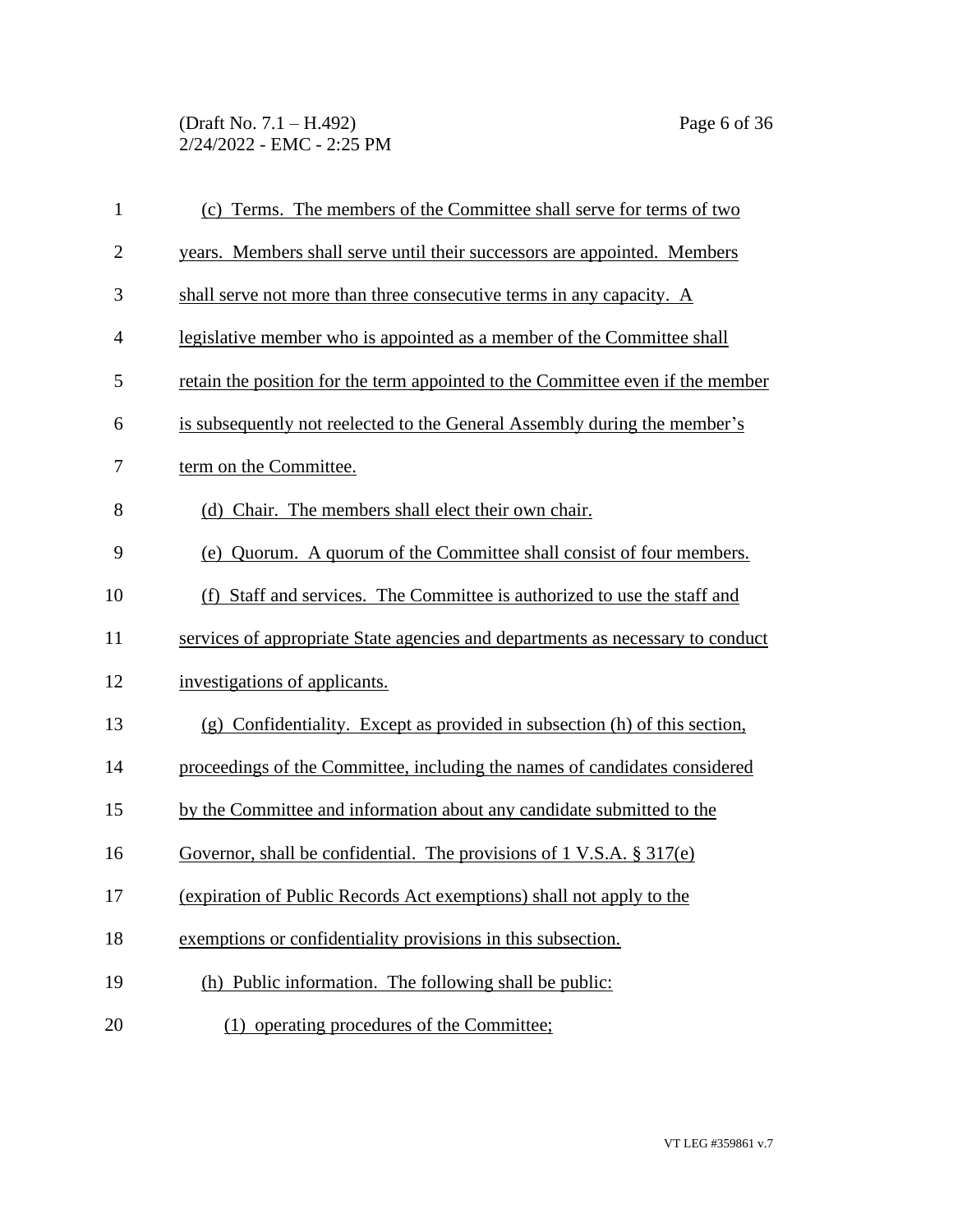(Draft No. 7.1 – H.492) Page 7 of 36 2/24/2022 - EMC - 2:25 PM

| $\mathbf{1}$   | (2) standard application forms and any other forms used by the                  |
|----------------|---------------------------------------------------------------------------------|
| $\overline{2}$ | Committee, provided they do not contain personal information about a            |
| 3              | candidate or confidential proceedings;                                          |
| $\overline{4}$ | (3) all proceedings of the Committee prior to the receipt of the first          |
| 5              | candidate's completed application; and                                          |
| 6              | (4) at the time the Committee sends the names of the candidates to the          |
| 7              | Governor, the total number of applicants for the vacancies and the total number |
| 8              | of candidates sent to the Governor.                                             |
| 9              | (i) Reimbursement. Legislative members of the Committee shall be                |
| 10             | entitled to per diem compensation and reimbursement for expenses in             |
| 11             | accordance with 2 V.S.A. § 23. Compensation and reimbursement shall be          |
| 12             | paid from the legislative appropriation.                                        |
| 13             | (j) Duties.                                                                     |
| 14             | (1) When a vacancy occurs, the Committee shall review applicants to             |
| 15             | determine which are well-qualified for the Board and submit those names to      |
| 16             | the Governor. The Committee shall submit to the Governor a summary of the       |
| 17             | qualifications and experience of each candidate whose name is submitted to the  |
| 18             | Governor, together with any further information relevant to the matter.         |
| 19             | (2) An applicant for the position of member of the Environmental                |
| 20             | Review Board shall not be required to be an attorney. If the candidate is       |
| 21             | admitted to practice law in Vermont or practices a profession requiring         |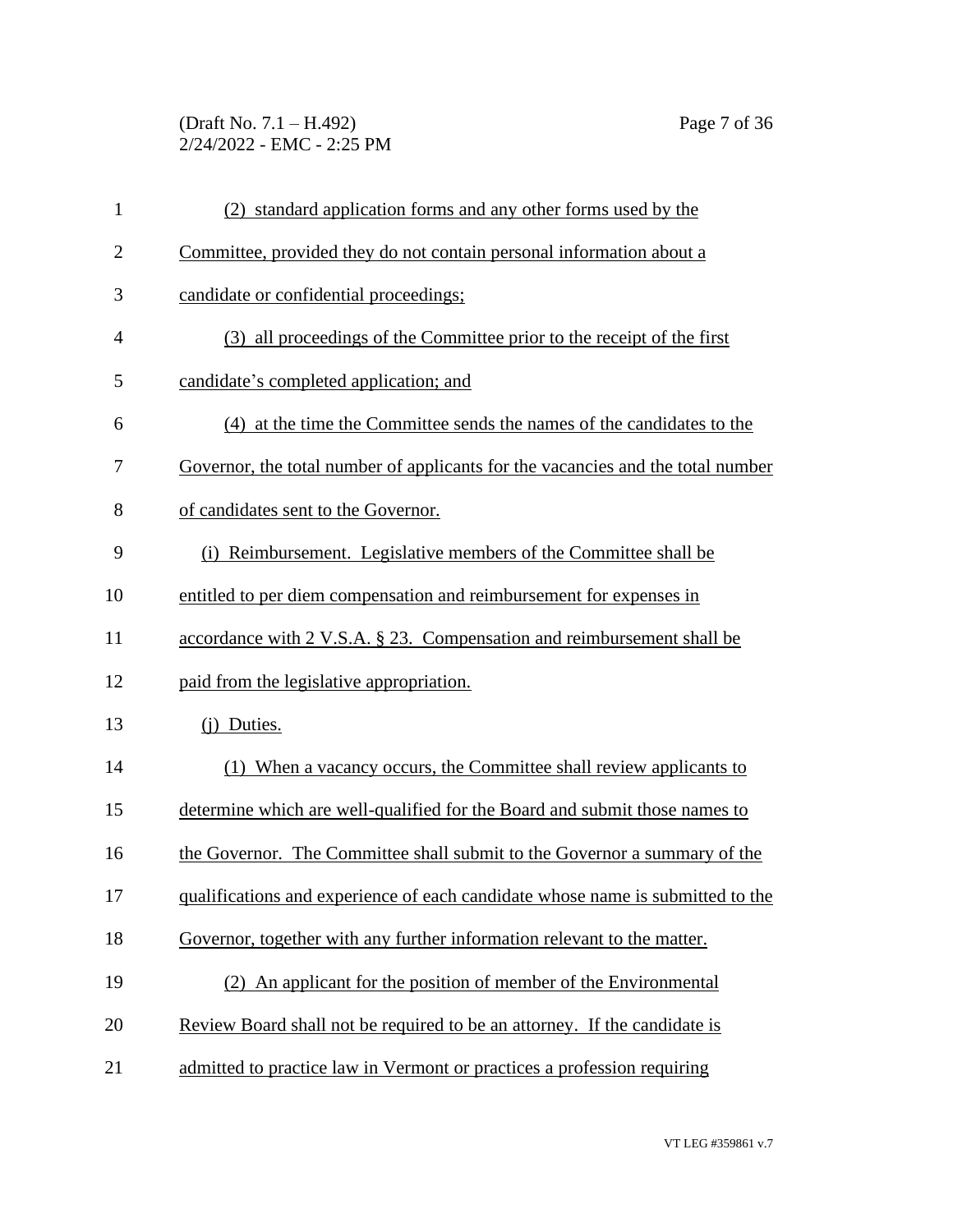(Draft No. 7.1 – H.492) Page 8 of 36 2/24/2022 - EMC - 2:25 PM

| $\mathbf{1}$   | licensure, certification, or other professional regulation by the State, the       |
|----------------|------------------------------------------------------------------------------------|
| $\overline{2}$ | Committee shall submit the candidate's name to the Court Administrator or the      |
| 3              | applicable State professional regulatory entity, and that entity shall disclose to |
| $\overline{4}$ | the Committee any professional disciplinary action taken or pending                |
| 5              | concerning the candidate.                                                          |
| 6              | (3) Candidates shall be sought who have experience, expertise, or skills           |
| 7              | relating to one or more of the following areas: environmental science, natural     |
| 8              | resources law and policy, land use planning, community planning, or                |
| 9              | environmental justice.                                                             |
| 10             | (4) The Committee shall ensure a candidate possesses the following                 |
| 11             | attributes:                                                                        |
| 12             | (A) Integrity. A candidate shall possess a record and reputation for               |
| 13             | excellent character and integrity.                                                 |
| 14             | (B) Impartiality. A candidate shall exhibit an ability to make judicial            |
| 15             | determinations in a manner free of bias.                                           |
| 16             | (C) Work ethic. A candidate shall demonstrate diligence.                           |
| 17             | (D) Availability. A candidate shall have adequate time to dedicate to              |
| 18             | the position.                                                                      |
| 19             | Sec. 4. 10 V.S.A. $\S$ 6025 is amended to read:                                    |
| 20             | § 6025. RULES                                                                      |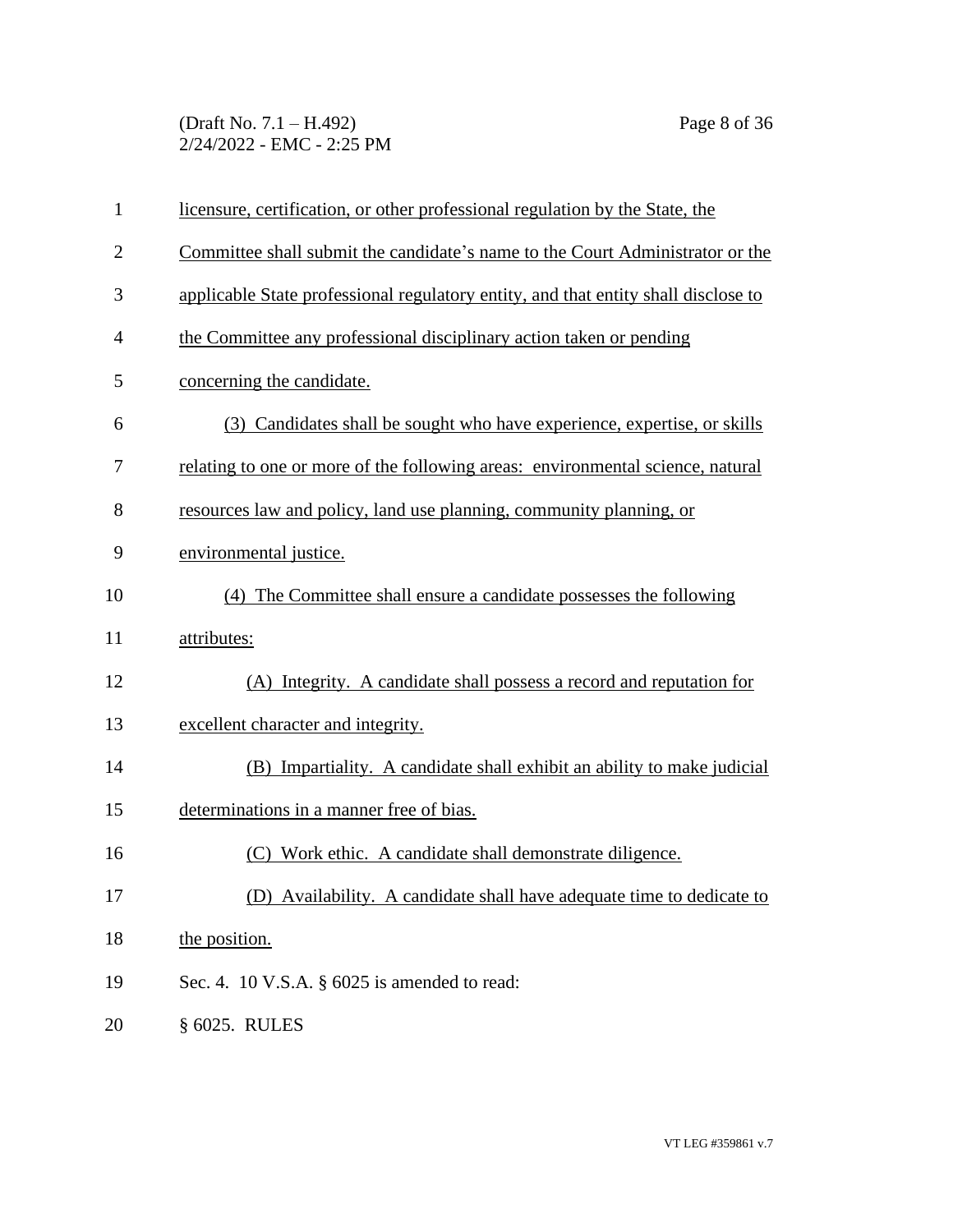### (Draft No. 7.1 – H.492) Page 9 of 36 2/24/2022 - EMC - 2:25 PM

| $\mathbf{1}$   | (a) The Board may adopt rules of procedure for itself and the District           |
|----------------|----------------------------------------------------------------------------------|
| $\overline{2}$ | Commissions. The Board shall adopt rules of procedure that govern appeals        |
| 3              | and other contested cases before it that are consistent with this chapter.       |
| $\overline{4}$ | * * *                                                                            |
| 5              | Sec. 5. 10 V.S.A. § 6027 is amended to read:                                     |
| 6              | § 6027. POWERS                                                                   |
| 7              | (a) The Board and District Commissions each shall have supervisory               |
| 8              | authority in environmental matters respecting projects within their jurisdiction |
| 9              | and shall apply their independent judgment in determining facts and              |
| 10             | interpreting law. Each shall have the power, with respect to any matter within   |
| 11             | its jurisdiction, to:                                                            |
| 12             | (1) administer oaths, take depositions, subpoena and compel the                  |
| 13             | attendance of witnesses, and require the production of evidence;                 |
| 14             | (2) allow parties to enter upon lands of other parties for the purposes of       |
| 15             | inspecting and investigating conditions related to the matter before the Board   |
| 16             | or Commission;                                                                   |
| 17             | (3) enter upon lands for the purpose of conducting inspections,                  |
| 18             | investigations, examinations, tests, and site evaluations as it deems necessary  |
| 19             | to verify information presented in any matter within its jurisdiction; and       |
| 20             | (4) apply for and receive grants from the federal government and from            |
| 21             | other sources.                                                                   |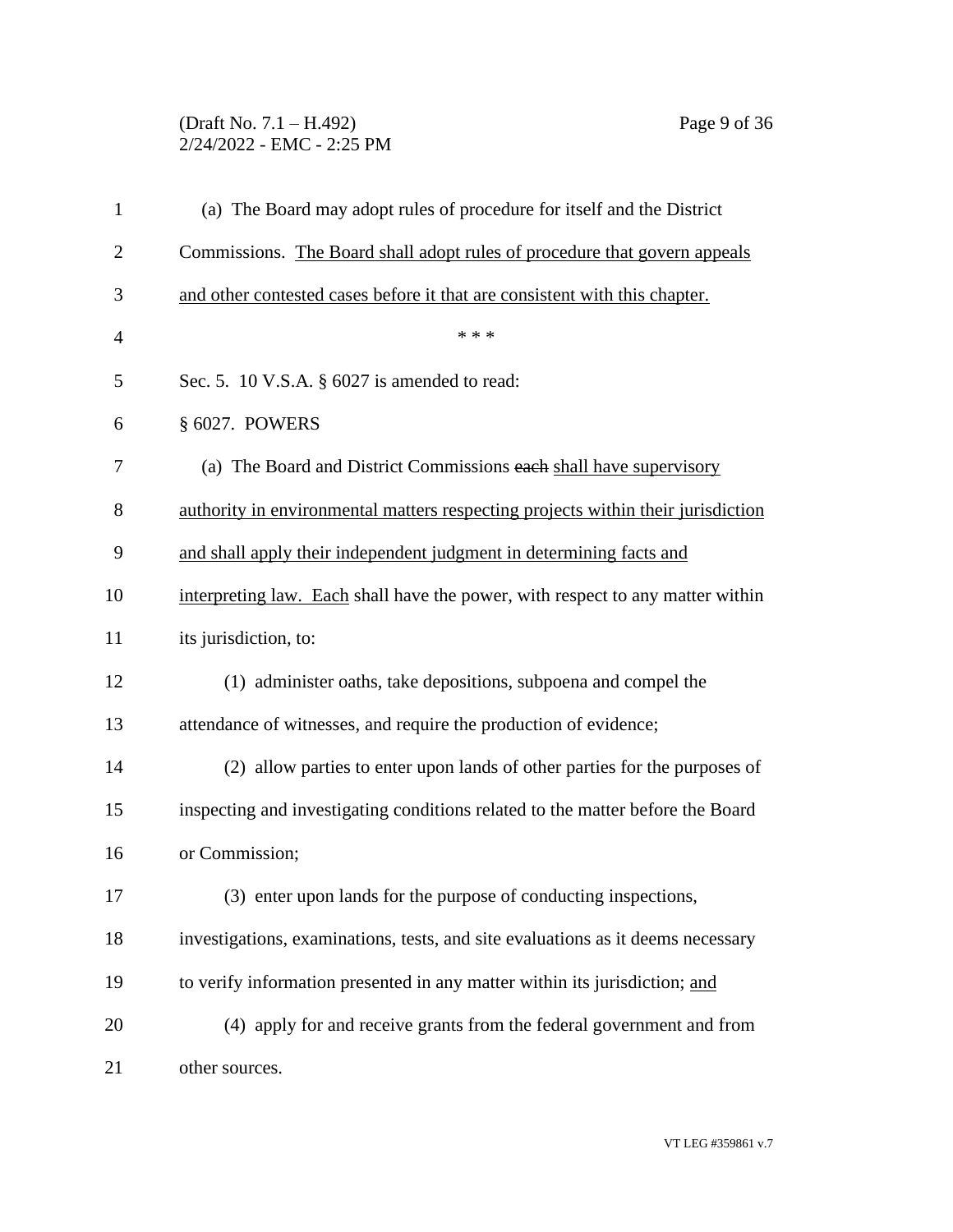## (Draft No. 7.1 – H.492) Page 10 of 36 2/24/2022 - EMC - 2:25 PM

| $\mathbf{1}$   | (b) The powers granted under this chapter are additional to any other             |
|----------------|-----------------------------------------------------------------------------------|
| $\overline{2}$ | powers which that may be granted by other legislation.                            |
| 3              | (c) The Natural Resources Board may designate or establish such regional          |
| $\overline{4}$ | offices as it deems necessary to implement the provisions of this chapter and     |
| 5              | the rules adopted hereunder. The Natural Resources Board may designate or         |
| 6              | require a regional planning commission to receive applications, provide           |
| 7              | administrative assistance, perform investigations, and make recommendations.      |
| 8              | (d) At the request of a District Commission, if the Board Chair determines        |
| 9              | that the workload in the requesting district is likely to result in unreasonable  |
| 10             | delays or that the requesting District Commission is disqualified to hear a case, |
| 11             | the Chair may authorize the District Commission of another district to sit in the |
| 12             | requesting district to consider one or more applications.                         |
| 13             | (e) The Natural Resources Board may by rule allow joint hearings to be            |
| 14             | conducted with specified State agencies or specified municipalities.              |
| 15             | (f) The Board shall publish its decisions online. The Board may publish           |
| 16             | online or contract to publish annotations and indices of its decisions, the       |
| 17             | decisions of the Environmental Division of the Superior Court and the             |
| 18             | Supreme Court, and the text of those decisions. The published product shall be    |
| 19             | available at a reasonable rate to the general public and at a reduced rate to     |
| 20             | libraries and governmental bodies within the State.                               |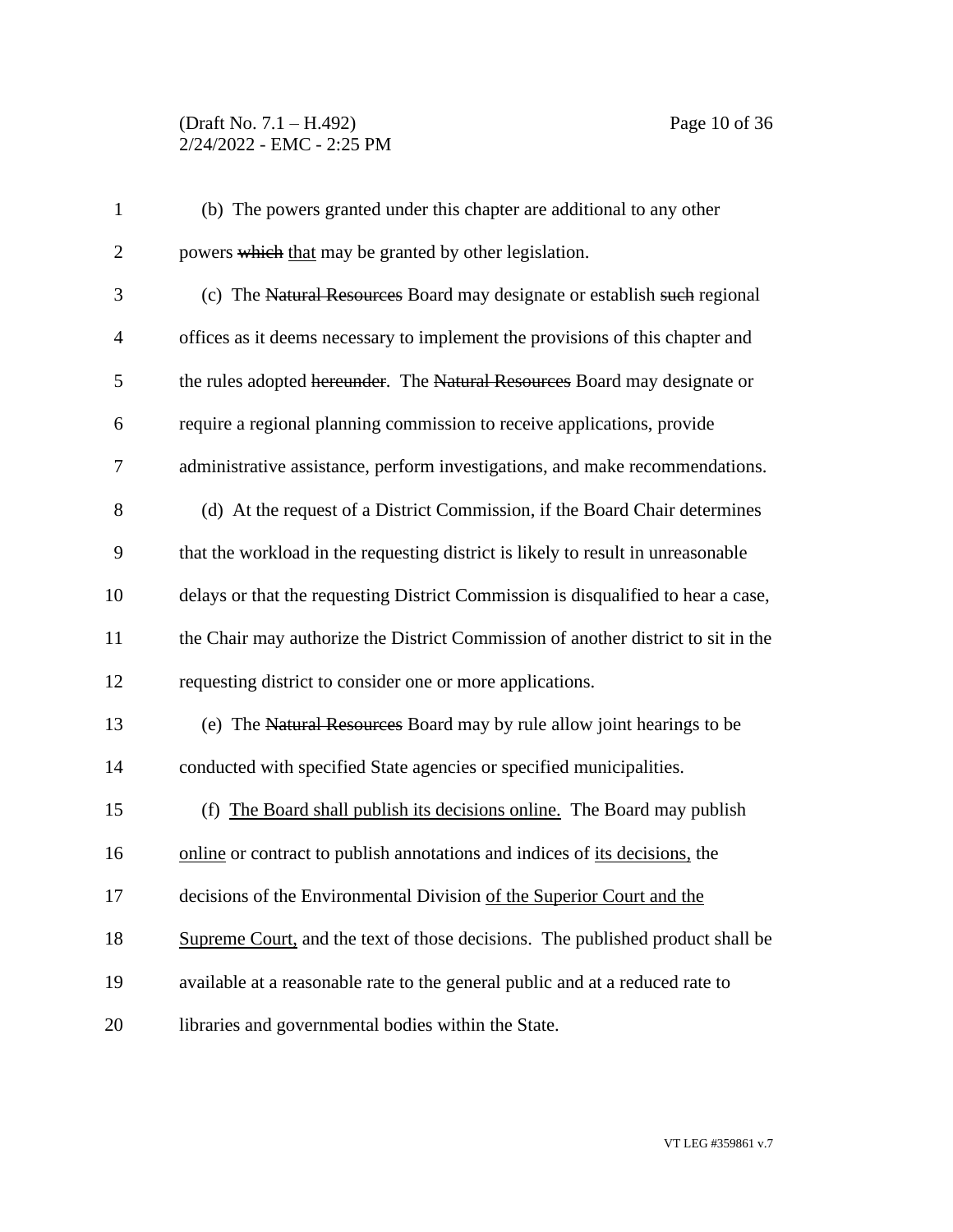(Draft No. 7.1 – H.492) Page 11 of 36 2/24/2022 - EMC - 2:25 PM

| $\mathbf{1}$   | (g) The Natural Resources Board shall manage the process by which land            |
|----------------|-----------------------------------------------------------------------------------|
| $\overline{2}$ | use permits are issued under section 6086 of this title, may initiate enforcement |
| 3              | on related matters under the provisions of chapters 201 and 211 of this title,    |
| $\overline{4}$ | and may petition the Environmental Division initiate and hear petitions for       |
| 5              | revocation of land use permits issued under this chapter. Grounds for             |
| 6              | revocation are:                                                                   |
| $\tau$         | (1) noncompliance with this chapter, rules adopted under this chapter, or         |
| 8              | an order that is issued that relates to this chapter;                             |
| 9              | (2) noncompliance with any permit or permit condition;                            |
| 10             | (3) failure to disclose all relevant and material facts in the application or     |
| 11             | during the permitting process;                                                    |
| 12             | (4) misrepresentation of any relevant and material fact at any time;              |
| 13             | (5) failure to pay a penalty or other sums owed pursuant to, or other             |
| 14             | failure to comply with, court order, stipulation agreement, schedule of           |
| 15             | compliance, or other order issued under Vermont statutes and related to the       |
| 16             | permit; or                                                                        |
| 17             | (6) failure to provide certification of construction costs, as required           |
| 18             | under subsection $6083a(a)$ of this title, or failure to pay supplemental fees as |
| 19             | required under that section.                                                      |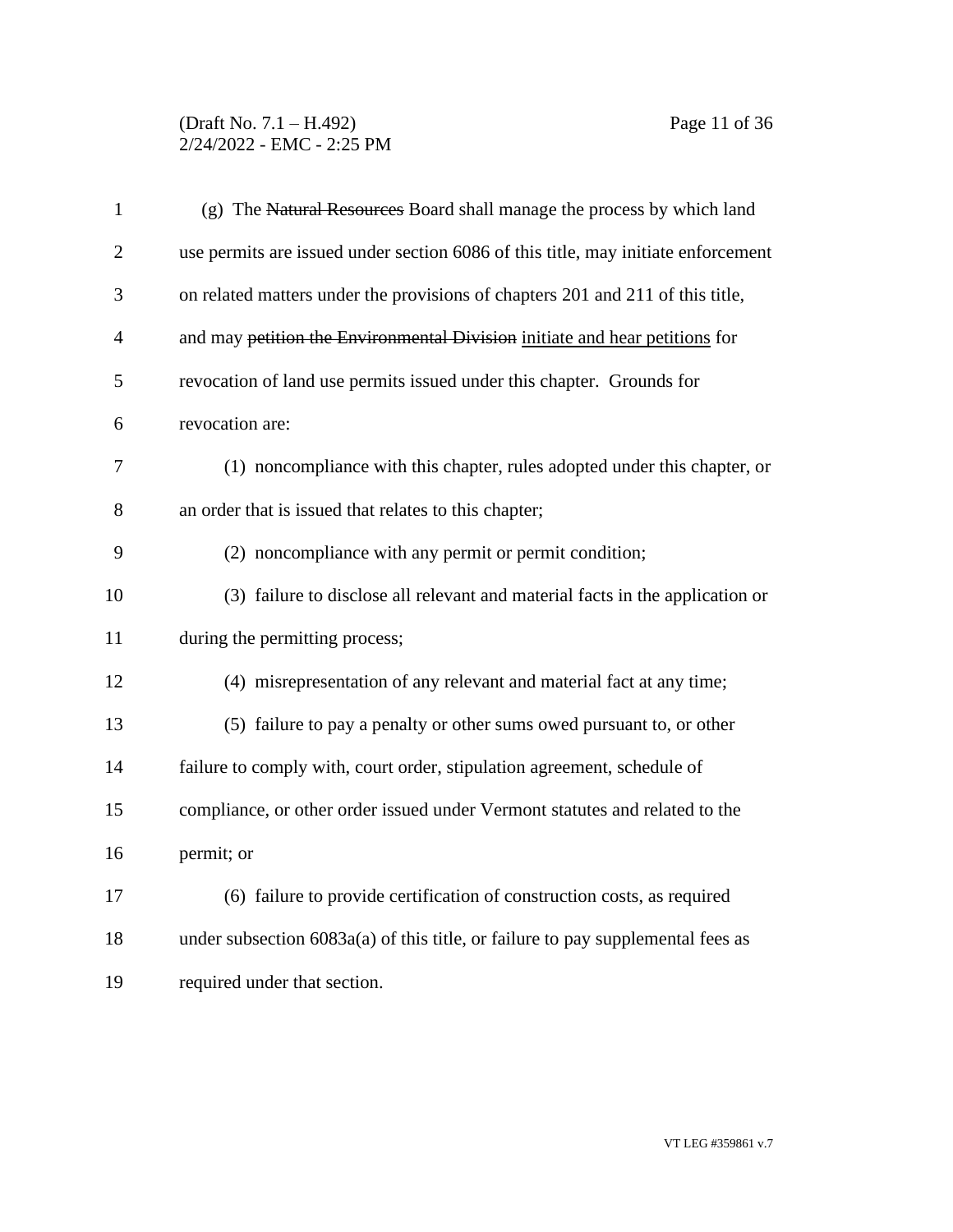(Draft No. 7.1 – H.492) Page 12 of 36 2/24/2022 - EMC - 2:25 PM

| $\mathbf{1}$   | (h) The Natural Resources Board may hear appeals of fee refund requests        |
|----------------|--------------------------------------------------------------------------------|
| $\overline{2}$ | under section 6083a of this title. The Board shall hear appeals of decisions   |
| 3              | made by District Commissions and district coordinators.                        |
| $\overline{4}$ | (i) The Chair, subject to the direction of the Board, shall have general       |
| 5              | charge of the offices and employees of the Board and the offices and           |
| 6              | employees of the District Commissions.                                         |
| 7              | (j) The Natural Resources Board may participate as a party in all matters      |
| 8              | before the Environmental Division that relate to land use permits issued under |
| 9              | this chapter. [Repealed.]                                                      |
| 10             | * * *                                                                          |
| 11             | Sec. 6. 10 V.S.A. $\S$ 6028 is amended to read:                                |
| 12             | § 6028. COMPENSATION                                                           |
| 13             | Members of the Board and District Commissions shall receive per diem pay       |
| 14             | of \$100.00 and all necessary and actual expenses in accordance with 32 V.S.A. |
| 15             | \$1010. Per diem pay shall be available for time spent reviewing permit        |
| 16             | applications and for time spent making decisions on permit applications. Per   |
| 17             | diem requests shall be approved or denied by the Executive Director.           |
| 18             | Sec. 7. 10 V.S.A. $\S$ 6022 is amended to read:                                |
| 19             | § 6022. PERSONNEL                                                              |
| 20             | (a) Regular personnel. The Board may appoint legal counsel, scientists,        |
| 21             | engineers, experts, investigators, temporary employees, and administrative     |
|                |                                                                                |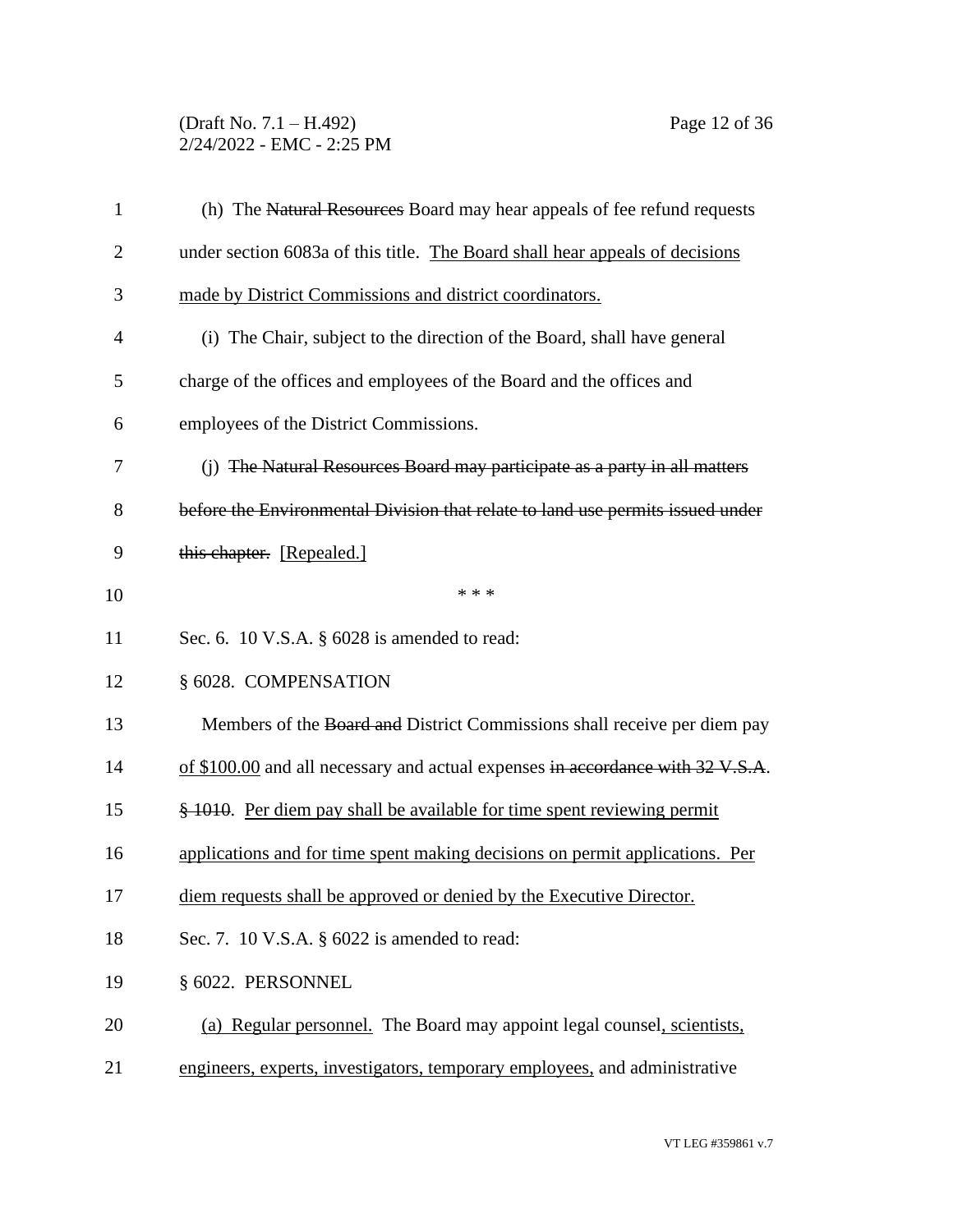(Draft No. 7.1 – H.492) Page 13 of 36 2/24/2022 - EMC - 2:25 PM

| $\mathbf{1}$   | personnel as it finds necessary in carrying out its duties, unless the Governor |
|----------------|---------------------------------------------------------------------------------|
| $\overline{2}$ | shall otherwise provide in providing personnel to assist the District           |
| 3              | Commissions and in investigating matters within its jurisdiction.               |
| $\overline{4}$ | (b) Personnel for particular proceedings.                                       |
| 5              | (1) Retention.                                                                  |
| 6              | (A) The Board may authorize or retain legal counsel, official                   |
| 7              | stenographers, expert witnesses, advisors, temporary employees, and other       |
| 8              | research services:                                                              |
| 9              | (i) to assist the Board in any proceeding before it under this                  |
| 10             | chapter; and                                                                    |
| 11             | (ii) to monitor compliance with any formal opinion of the Board                 |
| 12             | or a District Commission.                                                       |
| 13             | (B) The personnel authorized by this section shall be in addition to            |
| 14             | the regular personnel of the Board. The Board shall fix the amount of           |
| 15             | compensation and expenses to be paid to such additional personnel.              |
| 16             | (2) Assessment of costs.                                                        |
| 17             | (A) The Board may allocate to an applicant the portion of its                   |
| 18             | expenses incurred by retaining additional personnel for a proceeding. On        |
| 19             | petition of an applicant to which costs are proposed to be allocated, the Board |
| 20             | shall review and determine, after opportunity for hearing, the necessity and    |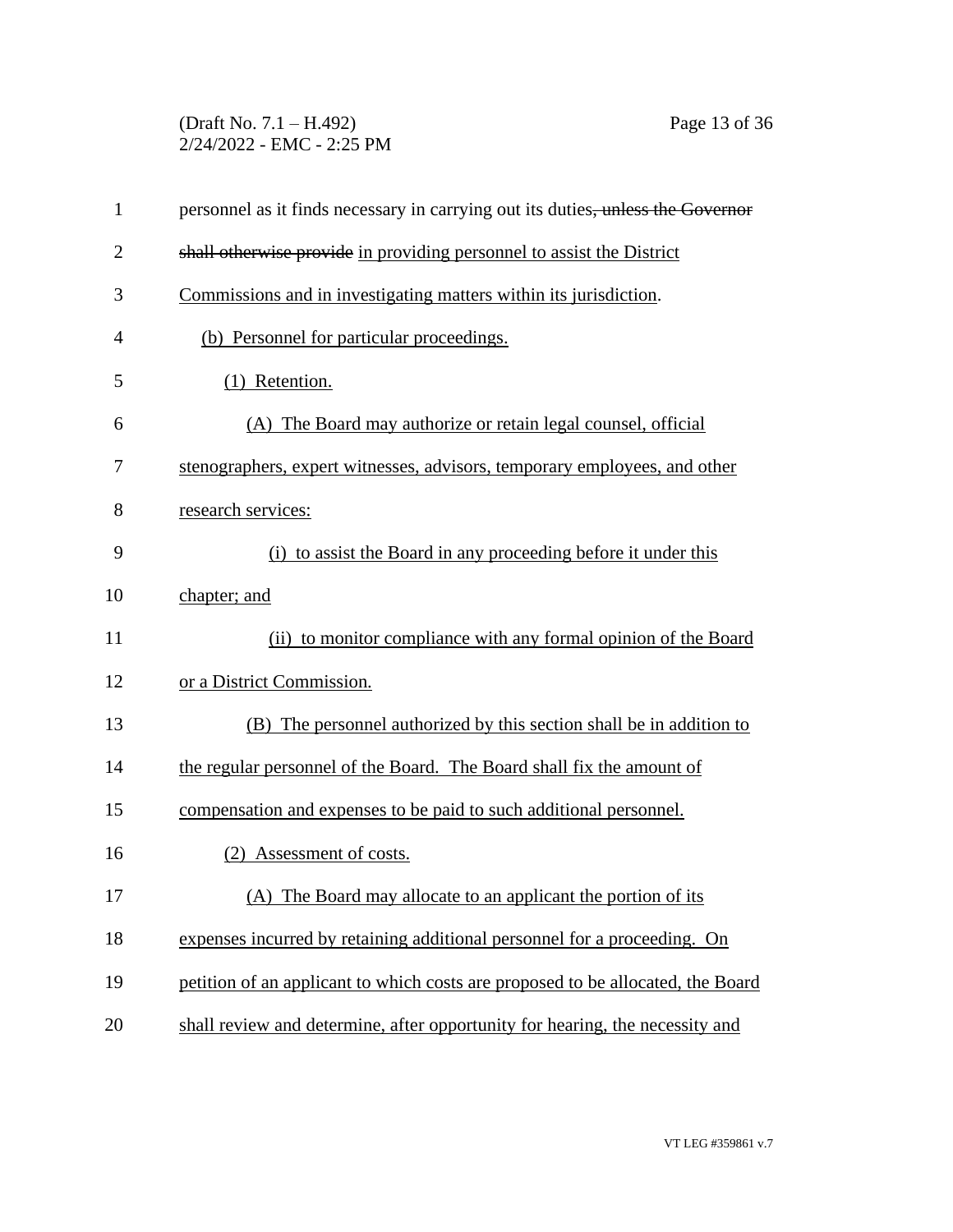(Draft No. 7.1 – H.492) Page 14 of 36 2/24/2022 - EMC - 2:25 PM

| $\mathbf{1}$   | reasonableness of those costs, having due regard for the size and complexity of |
|----------------|---------------------------------------------------------------------------------|
| $\mathbf{2}$   | the project, and may amend or revise an allocation.                             |
| 3              | (B) Prior to allocating costs, the Board shall make a determination of          |
| $\overline{4}$ | the purpose and use of the funds to be raised under this section, identify the  |
| 5              | recipient of the funds, provide for allocation of costs among applicants to be  |
| 6              | assessed, indicate an estimated duration of the proceedings, and estimate the   |
| 7              | total costs to be imposed. With the approval of the Board, estimates may be     |
| 8              | revised as necessary. From time to time during the progress of the work, the    |
| 9              | Board shall render to the applicant detailed statements showing the amount of   |
| 10             | money expended or contracted for in the work of additional personnel, which     |
| 11             | statements shall be paid into the State Treasury at the time and in the manner  |
| 12             | as the Board may reasonably direct.                                             |
| 13             | (C) All payments for costs allocated pursuant to this section shall be          |
| 14             | deposited into the fund created under section 6029 of this title.               |
| 15             | (c) Executive Director. The Board shall appoint an Executive Director.          |
| 16             | The Director shall be a full-time State employee, shall be exempt from the      |
| 17             | State classified system, and shall serve at the pleasure of the Board. The      |
| 18             | Director shall be responsible for:                                              |
| 19             | (1) supervising and administering the operation and implementation of           |
| 20             | this chapter and the rules adopted by the Board as directed by the Board;       |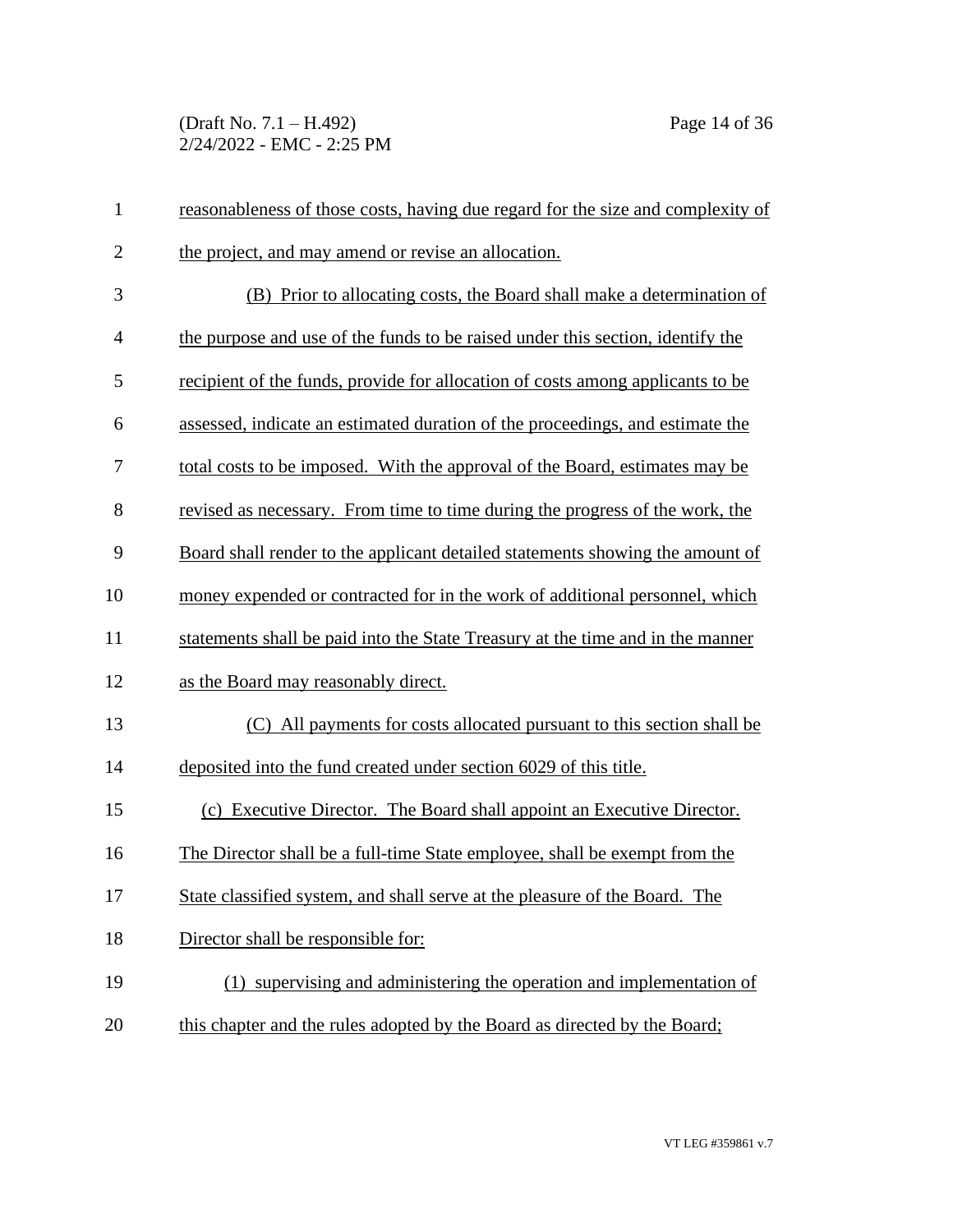# (Draft No. 7.1 – H.492) Page 15 of 36 2/24/2022 - EMC - 2:25 PM

| $\mathbf{1}$   | (2) assisting the Board in its duties and administering the requirements          |
|----------------|-----------------------------------------------------------------------------------|
| $\overline{2}$ | of this chapter;                                                                  |
| 3              | (3) employing such staff as may be required to carry out the functions of         |
| $\overline{4}$ | the Board; and                                                                    |
| 5              | (4) preparing an annual budget for submission to the Board.                       |
| 6              | Sec. 8. 10 V.S.A. § 6084 is amended to read:                                      |
| 7              | § 6084. NOTICE OF APPLICATION; HEARINGS; COMMENCEMENT OF                          |
| 8              | <b>REVIEW</b>                                                                     |
| 9              | (a) On or before the date of Upon the filing of an application with the           |
| 10             | District Commission, the applicant District Commission shall send, by             |
| 11             | electronic means, notice and a copy of the initial application to the owner of    |
| 12             | the land if the applicant is not the owner; the municipality in which the land is |
| 13             | located; the municipal and regional planning commissions for the municipality     |
| 14             | in which the land is located; the Vermont Agency of Natural Resources; and        |
| 15             | any adjacent Vermont municipality and municipal and regional planning             |
| 16             | commission if the land is located on a municipal or regional boundary. The        |
| 17             | applicant shall furnish to the District Commission the names of those furnished   |
| 18             | notice by affidavit, and shall post send by electronic means a copy of the notice |
| 19             | in to the town clerk's office of the town or towns in which the project lies. The |
| 20             | town clerk shall post the notice in the town office. The applicant shall also     |
| 21             | provide a list of adjoining landowners to the District Commission. Upon           |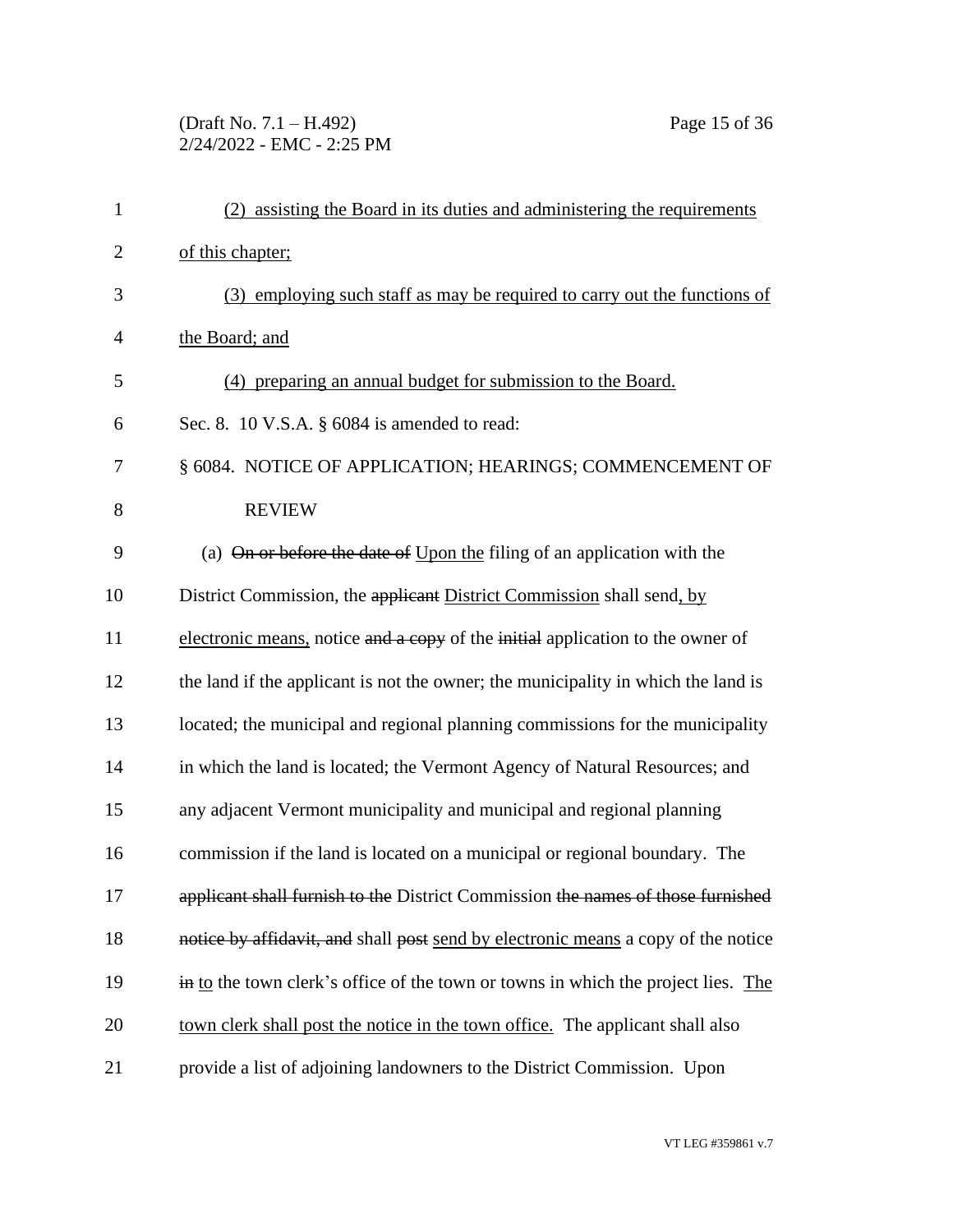# (Draft No. 7.1 – H.492) Page 16 of 36 2/24/2022 - EMC - 2:25 PM

| $\mathbf{1}$   | request and for good cause, the District Commission may authorize the             |
|----------------|-----------------------------------------------------------------------------------|
| $\overline{2}$ | applicant to provide a partial list of adjoining landowners in accordance with    |
| 3              | Board rules.                                                                      |
| $\overline{4}$ | * * *                                                                             |
| 5              | (e) Any notice for a major or minor application, as required by this section,     |
| 6              | shall also be published by the District Commission in a local newspaper           |
| 7              | generally circulating in the area where the development or subdivision is         |
| 8              | located and on the Board's website not more than ten days after receipt of a      |
| 9              | complete application.                                                             |
| 10             | * * *                                                                             |
| 11             | Sec. 9. 10 V.S.A. § 6089 is amended to read:                                      |
| 12             | § 6089. APPEALS                                                                   |
| 13             | Appeals of any act or decision of a District Commission under this chapter        |
| 14             | or a district coordinator under subsection 6007(c) of this title shall be made to |
| 15             | the Environmental Division in accordance with chapter 220 of this title. For      |
| 16             | the purpose of this section, a decision of the Chair of a District Commission     |
| 17             | under section 6001e of this title on whether action has been taken to             |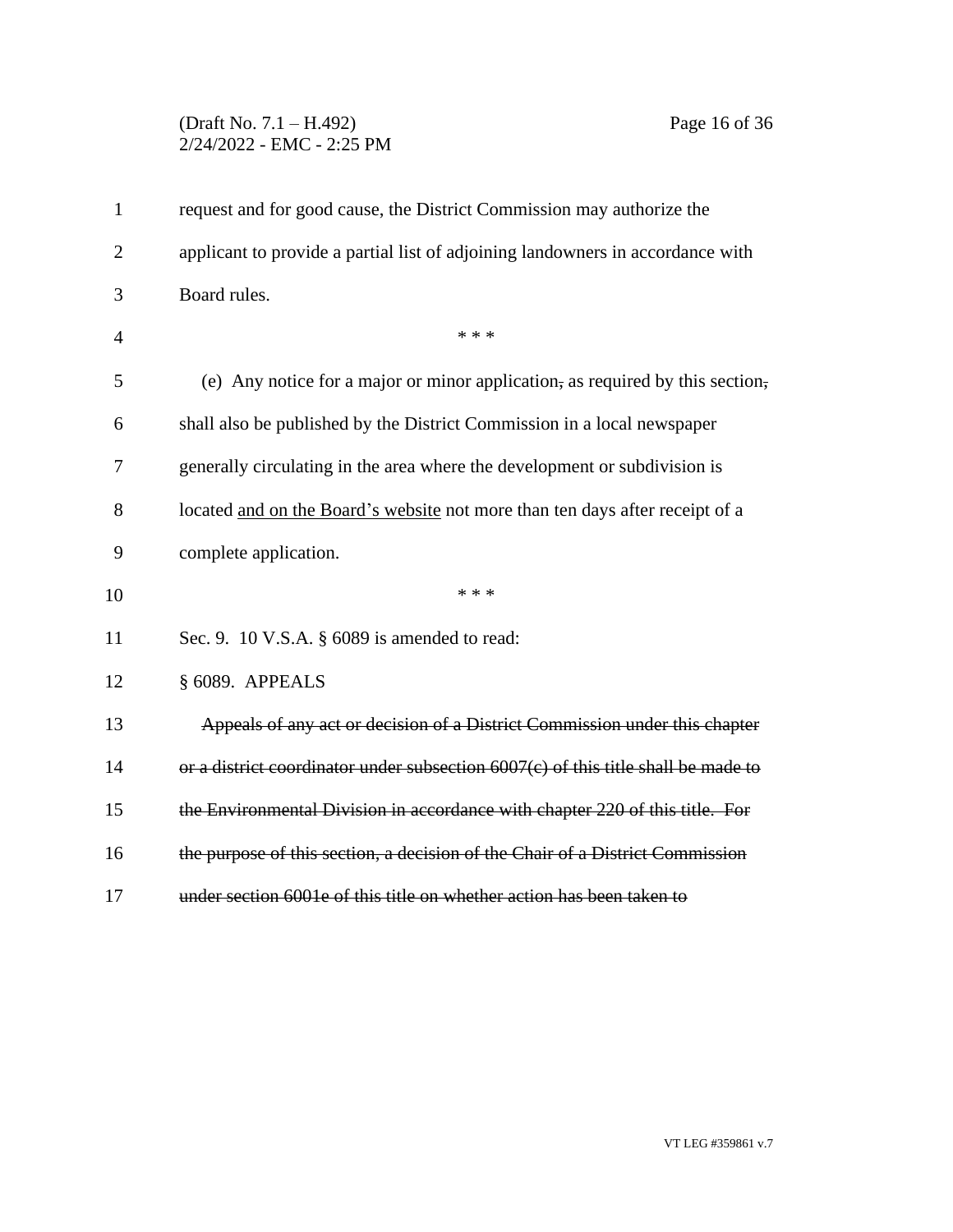(Draft No. 7.1 – H.492) Page 17 of 36 2/24/2022 - EMC - 2:25 PM

| $\mathbf{1}$   | eircumvent the requirements of this chapter shall be considered an act or          |
|----------------|------------------------------------------------------------------------------------|
| $\overline{2}$ | decision of the District Commission.                                               |
| 3              | $(a)(1)$ An appeal of any act or decision of a District Commission shall be to     |
| $\overline{4}$ | the Board and shall be accompanied by a fee prescribed by section 6083a of         |
| 5              | this title.                                                                        |
| 6              | (2) Participation before District Commission. A person shall not appeal            |
| 7              | an act or decision that was made by a District Commission unless the person        |
| 8              | was granted party status by the District Commission pursuant to subdivision        |
| 9              | $6085(c)(1)(E)$ of this title, participated in the proceedings before the District |
| 10             | Commission, and retained party status at the end of the District Commission        |
| 11             | proceedings. In addition, the person may only appeal those issues under the        |
| 12             | criteria with respect to which the person was granted party status. However,       |
| 13             | notwithstanding these limitations, a person may appeal an act or decision of the   |
| 14             | District Commission if the Board determines that:                                  |
| 15             | (A) there was a procedural defect that prevented the person from                   |
| 16             | obtaining party status or participating in the proceeding;                         |
| 17             | (B) the decision being appealed is the grant or denial of party status;            |
| 18             | $or$                                                                               |
| 19             | (C) some other condition exists that would result in manifest injustice            |
| 20             | if the person's right to appeal was disallowed.                                    |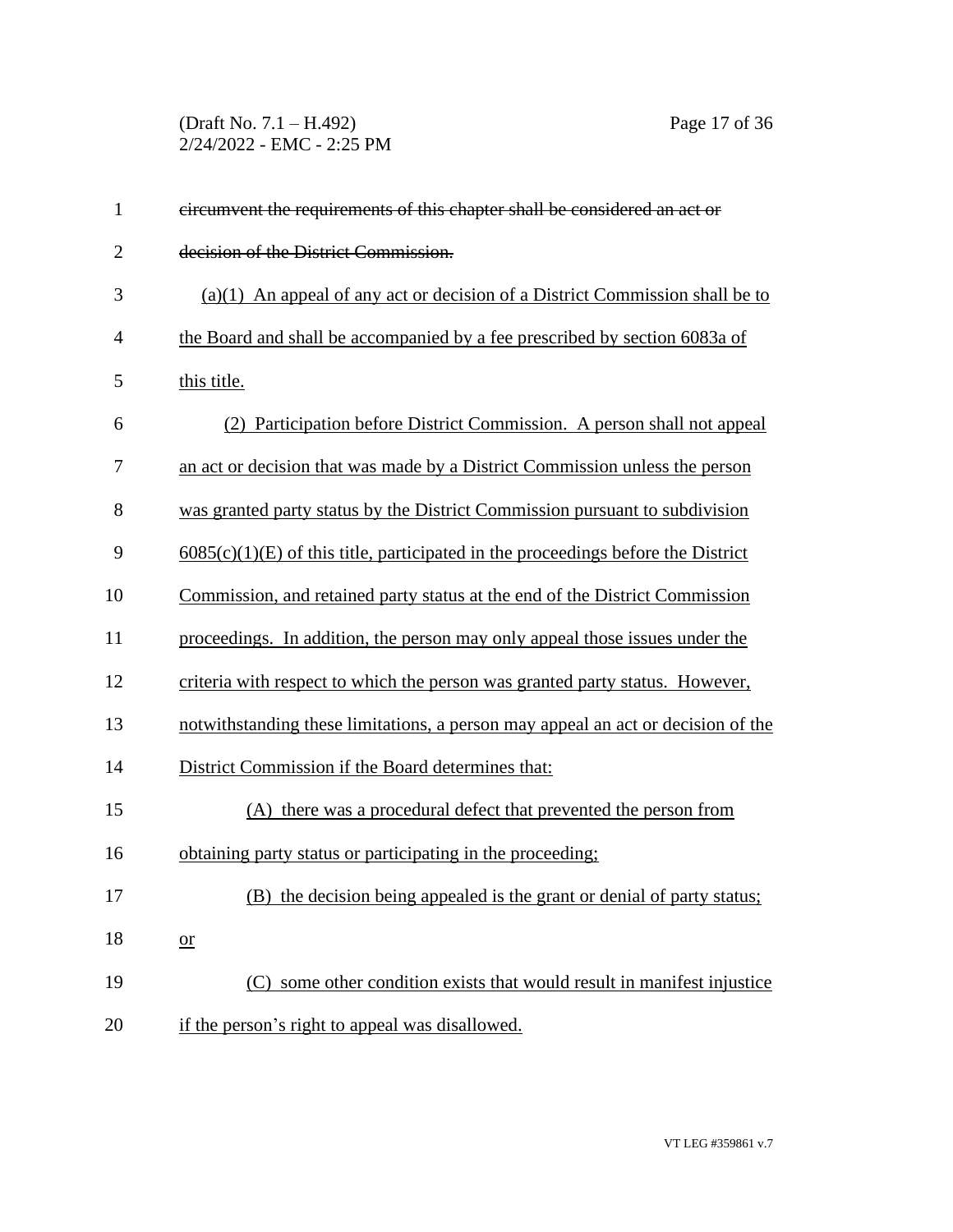(Draft No. 7.1 – H.492) Page 18 of 36 2/24/2022 - EMC - 2:25 PM

| $\mathbf{1}$   | (3) An appellant to the Board, under this section, shall file with the         |
|----------------|--------------------------------------------------------------------------------|
| $\overline{2}$ | notice of appeal a statement of the issues to be addressed in the appeal, a    |
| 3              | summary of the evidence that will be presented, and a preliminary list of      |
| $\overline{4}$ | witnesses who will testify on behalf of the appellant.                         |
| 5              | (4) The Board shall hold a de novo hearing on all findings requested by        |
| 6              | any party that files an appeal or cross appeal, according to the rules of the  |
| 7              | Board. The hearing shall be held in the municipality where the project subject |
| 8              | to the appeal is located, if possible, or as close as possible.                |
| 9              | (5) Notice of appeal shall be filed with the Board within 30 days              |
| 10             | following the act or decision by the District Commission. The Board shall      |
| 11             | notify the parties who had party status before the District Commission of the  |
| 12             | filing of any appeal.                                                          |
| 13             | (6) Prehearing discovery.                                                      |
| 14             | (A) A party may obtain discovery of expert witnesses who may                   |
| 15             | provide testimony relevant to the appeal. Expert witness prefiled testimony    |
| 16             | shall be in accordance with the Vermont Rules of Evidence. The use of          |
| 17             | discovery for experts shall comply with the requirements in the Vermont Rules  |
| 18             | of Civil Procedure 26-37.                                                      |
| 19             | (B) Interrogatories served on nonexpert witnesses shall be limited to          |
| 20             | discovery of the identity of witnesses and a summary of each witness'          |
| 21             | testimony, except by order of the Board for cause shown. Interrogatories       |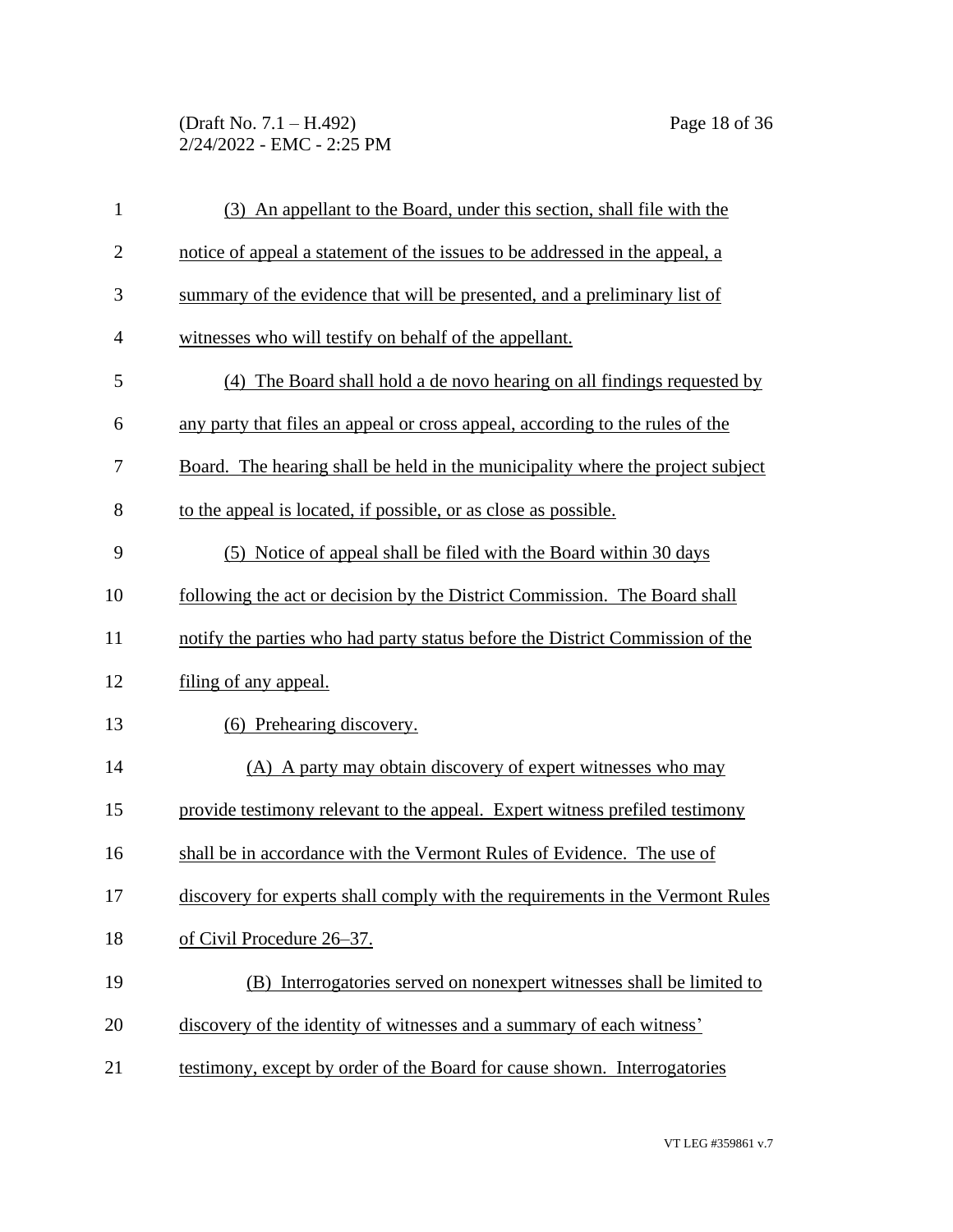(Draft No. 7.1 – H.492) Page 19 of 36 2/24/2022 - EMC - 2:25 PM

| $\mathbf{1}$   | served on expert witnesses shall be in accordance with the Vermont Rules of   |
|----------------|-------------------------------------------------------------------------------|
| $\overline{2}$ | Civil Procedure.                                                              |
| 3              | (C) Parties may submit requests to produce and requests to enter              |
| 4              | upon land pursuant to the Vermont Rule of Civil Procedure 34.                 |
| 5              | (D) Parties may not take depositions of witnesses, except by order of         |
| 6              | the Board for cause shown.                                                    |
| 7              | (E) The Board may require a party to supplement, as necessary, any            |
| 8              | prehearing testimony that is provided.                                        |
| 9              | (b) Prior decisions of the former Environmental Board, Water Resources        |
| 10             | Board, Waste Facilities Panel, and Environmental Division of the Superior     |
| 11             | Court shall be given the same weight and consideration as prior decisions of  |
| 12             | the Environmental Review Board.                                               |
| 13             | (c) An appeal from a decision of the Board under subsection (a) of this       |
| 14             | section shall be to the Supreme Court by a party as set forth in subsection   |
| 15             | $6085(c)$ of this title.                                                      |
| 16             | (d) No objection that has not been raised before the Board may be             |
| 17             | considered by the Supreme Court, unless the failure or neglect to urge such   |
| 18             | objection shall be excused because of extraordinary circumstances.            |
| 19             | (e) An appeal of a decision by the Board shall be allowed pursuant to         |
| 20             | 3 V.S.A. § 815, including the unreasonableness or insufficiency of the        |
| 21             | conditions attached to a permit. An appeal from the District Commission shall |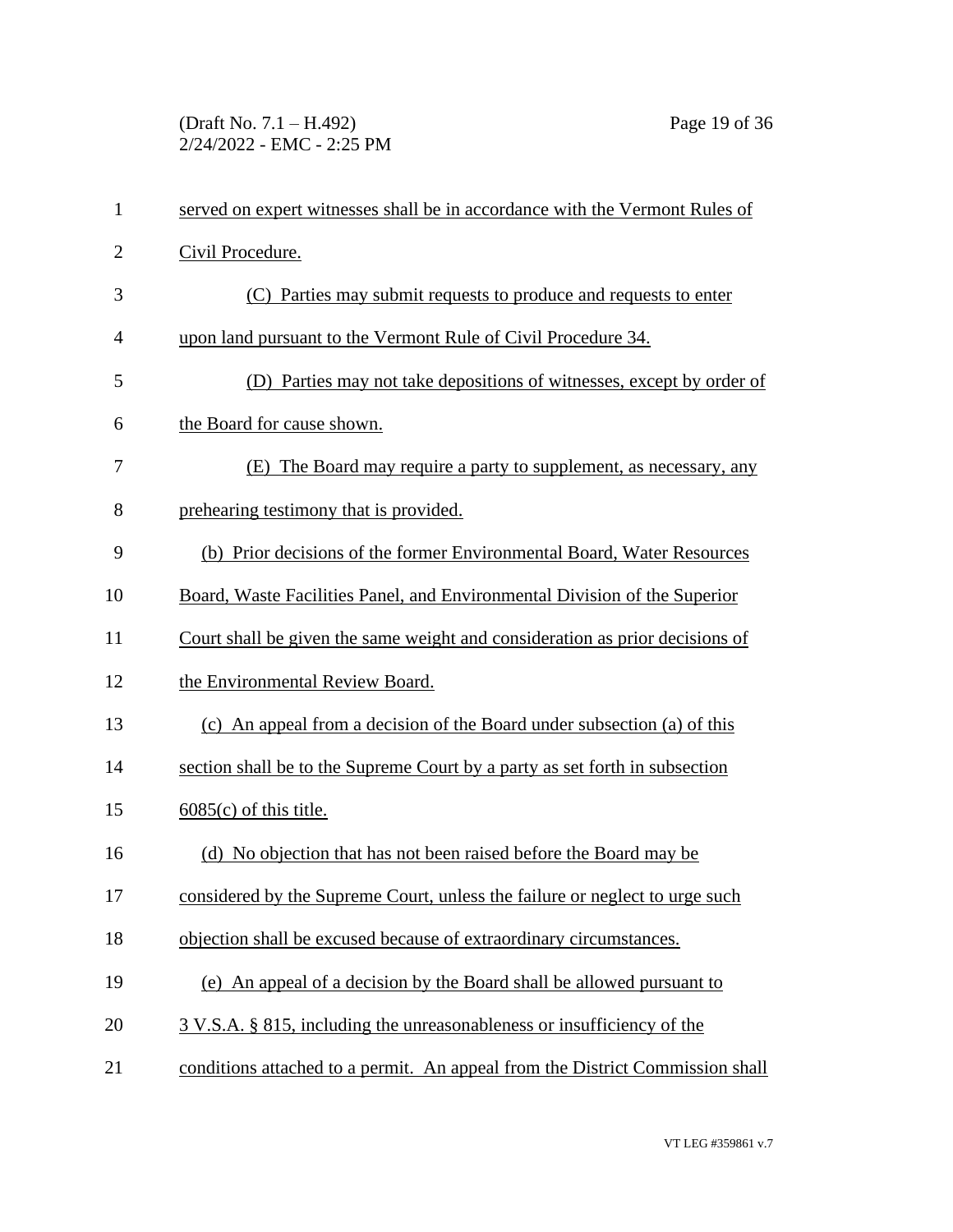(Draft No. 7.1 – H.492) Page 20 of 36 2/24/2022 - EMC - 2:25 PM

| $\mathbf{1}$   | be allowed for any reason, except no appeal shall be allowed when an             |
|----------------|----------------------------------------------------------------------------------|
| $\overline{2}$ | application has been granted and no hearing was requested.                       |
| 3              | (f) Precedent from the former Environmental Board and of the                     |
| $\overline{4}$ | Environmental Review Board that interpret Act 250 shall be provided the same     |
| 5              | deference by the Supreme Court as precedents accorded to other Executive         |
| 6              | Branch agencies charged with administering their enabling act. On appeal to      |
| 7              | the Supreme Court from the Environmental Review Board, decisions of the          |
| 8              | Environmental Review Board interpreting this act also shall be accorded that     |
| 9              | deference.                                                                       |
| 10             | (g) Upon appeal to the Supreme Court, the Board's findings of fact shall be      |
| 11             | accepted unless clearly erroneous.                                               |
| 12             | (h) Completion of case. A case shall be deemed completed when the Board          |
| 13             | enters a final decision even though that decision is appealed to the Supreme     |
| 14             | Court and remanded by that Court.                                                |
| 15             | (i) Court of record; jurisdiction. The Board shall have the powers of a          |
| 16             | court of record in the determination and adjudication of all matters within its  |
| 17             | jurisdiction. It may initiate proceedings on any matter within its jurisdiction. |
| 18             | It may render judgments and enforce the same by any suitable process issuable    |
| 19             | by courts in this State. An order issued by the Board on any matter within its   |
| 20             | jurisdiction shall have the effect of a judicial order. The Board's jurisdiction |
| 21             | shall include:                                                                   |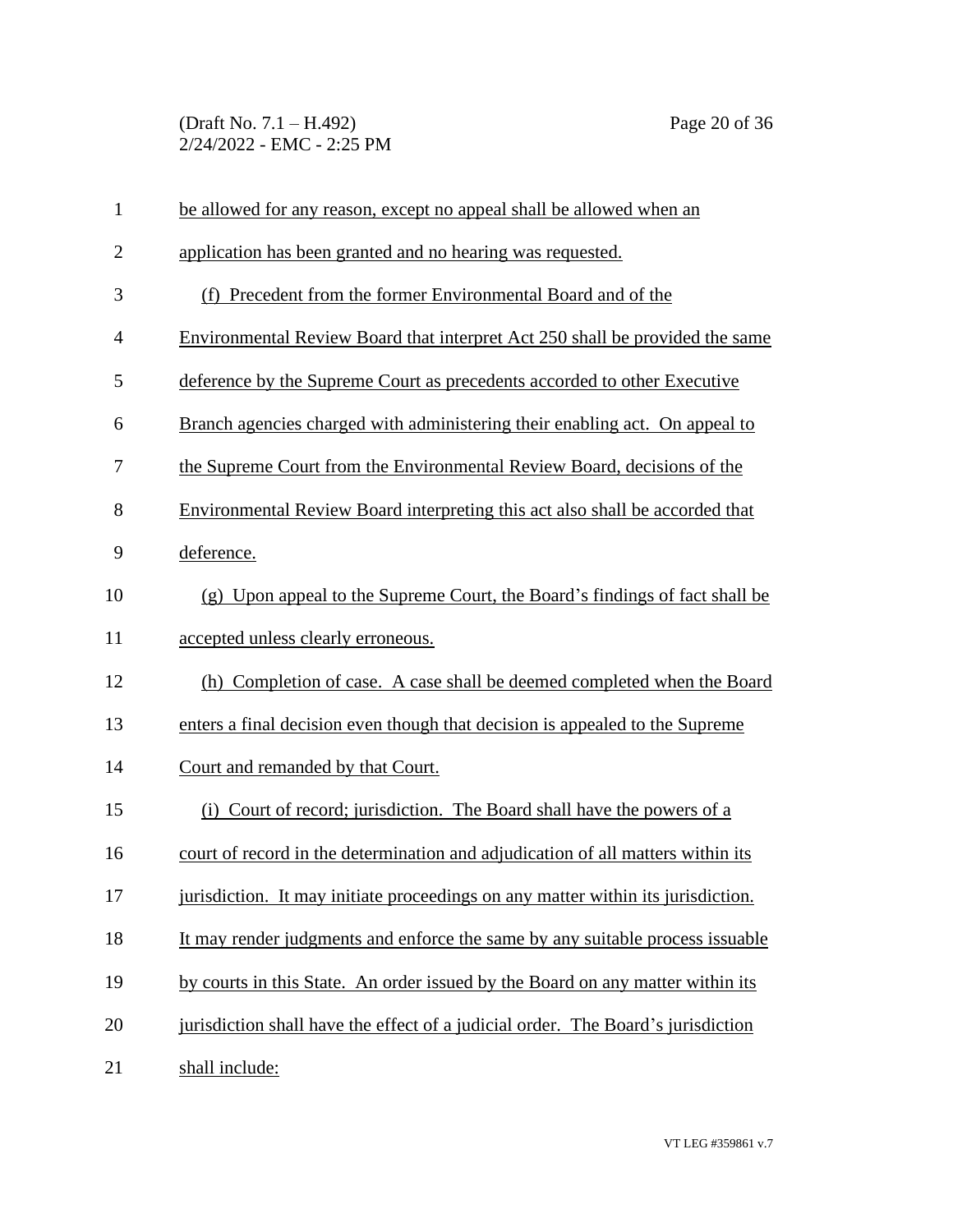(Draft No. 7.1 – H.492) Page 21 of 36 2/24/2022 - EMC - 2:25 PM

| $\mathbf{1}$   | (1) the issuance of declaratory rulings on the applicability of this chapter       |
|----------------|------------------------------------------------------------------------------------|
| $\overline{2}$ | and rules or orders issued under this chapter, pursuant to 3 V.S.A. § 808; and     |
| 3              | (2) the issuance of decisions on appeals pursuant to sections 6007 and             |
| 4              | 6089 of this title.                                                                |
| 5              | Sec. 10. 10 V.S.A. $\S$ 6007 is amended to read:                                   |
| 6              | § 6007. ACT 250 DISCLOSURE STATEMENT; JURISDICTIONAL                               |
| 7              | <b>DETERMINATION</b>                                                               |
| 8              | * * *                                                                              |
| 9              | (c) With respect to the partition or division of land, or with respect to an       |
| 10             | activity that might or might not constitute development, any person may            |
| 11             | submit to the district coordinator an "Act 250 Disclosure Statement" and other     |
| 12             | information required by the rules of the Board and may request a jurisdictional    |
| 13             | opinion from the district coordinator concerning the applicability of this         |
| 14             | chapter. If a requestor wishes a final determination to be rendered on the         |
| 15             | question, the district coordinator, at the expense of the requestor and in         |
| 16             | accordance with rules of the Board, shall publish notice of the issuance of the    |
| 17             | opinion in a local newspaper generally circulating in the area where the land      |
| 18             | that is the subject of the opinion is located and shall serve the opinion on all   |
| 19             | persons listed in subdivisions $6085(c)(1)(A)$ through (D) of this title. In       |
| 20             | addition, the requestor who is seeking a final determination shall consult with    |
| 21             | the district coordinator and obtain approval of a subdivision $6085(c)(1)(E)$ list |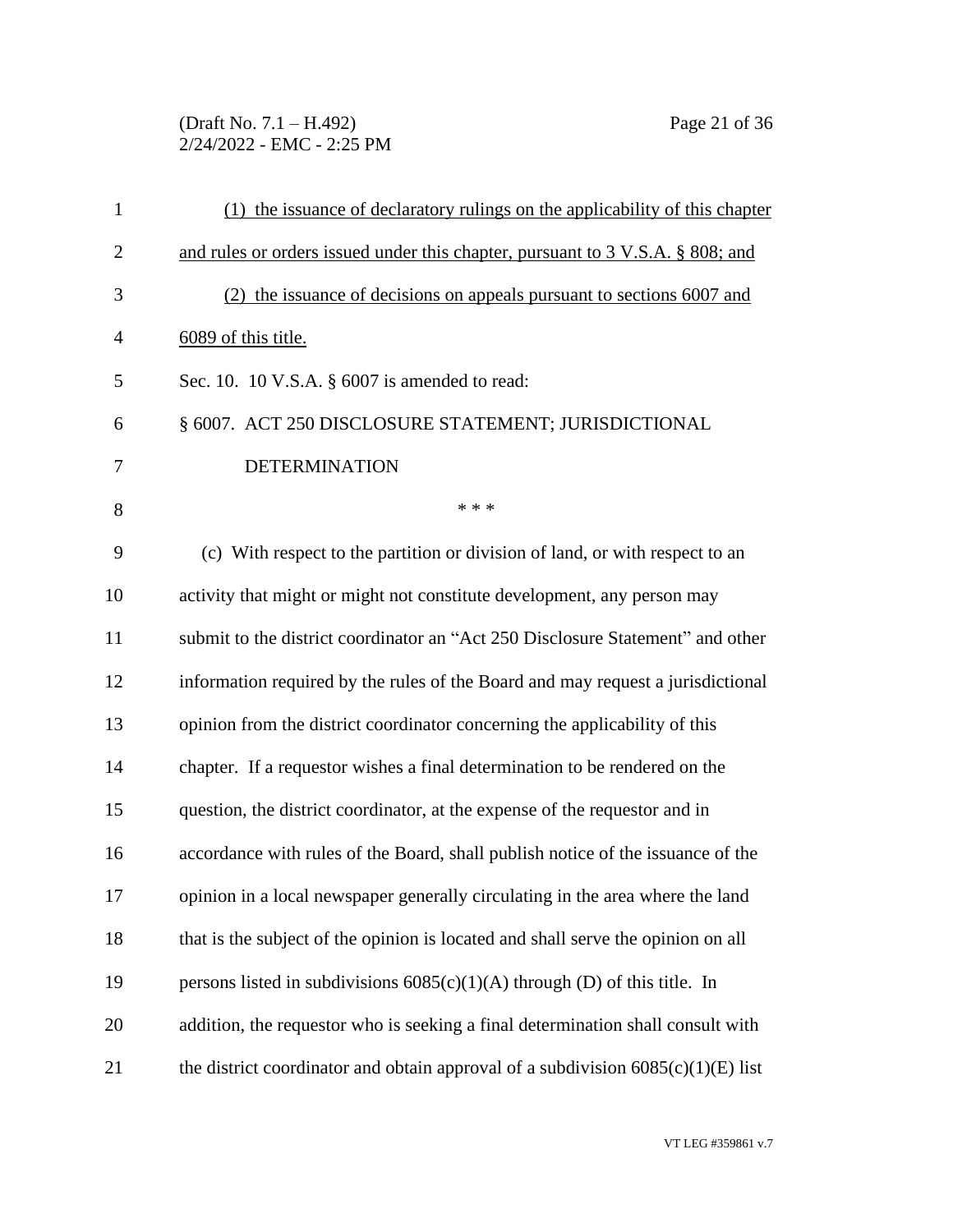### (Draft No. 7.1 – H.492) Page 22 of 36 2/24/2022 - EMC - 2:25 PM

| $\mathbf{1}$   | of persons who shall be notified by the district coordinator because they are      |
|----------------|------------------------------------------------------------------------------------|
| $\overline{2}$ | adjoining property owners or other persons who would be likely to be able to       |
| 3              | demonstrate a particularized interest protected by this chapter that may be        |
| $\overline{4}$ | affected by an act or decision by a District Commission.                           |
| 5              | (d) A person who seeks review of a jurisdictional opinion issued by a              |
| 6              | district coordinator may bring to the Board an appeal of issues addressed in the   |
| 7              | opinion.                                                                           |
| 8              | (1) The appellant shall provide notice of the filing of an appeal to each          |
| 9              | person entitled to notice under subdivisions $6085(c)(1)(A)$ through (D) of this   |
| 10             | title and to each person on an approved subdivision $6085(c)(1)(E)$ list.          |
| 11             | (2) Failure to appeal within 30 days following the issuance of the                 |
| 12             | jurisdictional opinion shall render the decision of the district coordinator under |
| 13             | subsection (c) of this section the final determination regarding jurisdiction      |
| 14             | unless the underlying jurisdictional opinion was not properly served on persons    |
| 15             | listed in subdivisions $6085(c)(1)(A)$ through (D) of this title and on persons on |
| 16             | a subdivision $6085(c)(1)(E)$ list approved under subsection (c) of this section.  |
| 17             | Sec. 11. 10 V.S.A. § 6083a is amended to read:                                     |
| 18             | § 6083a. ACT 250 FEES                                                              |
| 19             | * * *                                                                              |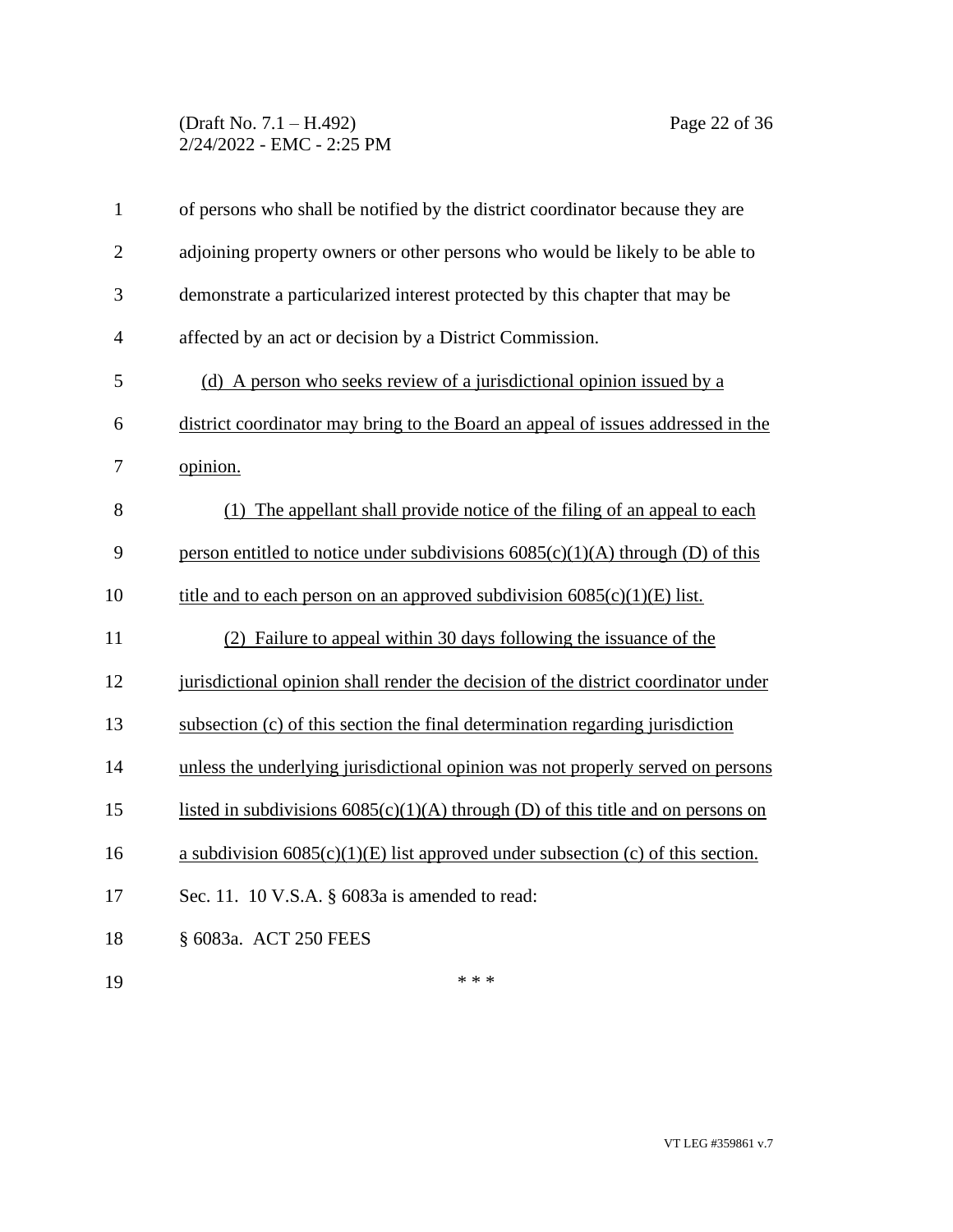(Draft No. 7.1 – H.492) Page 23 of 36 2/24/2022 - EMC - 2:25 PM

| $\mathbf{1}$   | (i) All persons filing an appeal, cross appeal, or petition from a District        |
|----------------|------------------------------------------------------------------------------------|
| $\overline{2}$ | Commission decision or jurisdictional determination shall pay a fee of             |
| 3              | \$295.00, plus publication costs.                                                  |
| $\overline{4}$ | *** Appeals ***                                                                    |
| 5              | Sec. 12. 10 V.S.A. chapter 220 is amended to read:                                 |
| 6              | CHAPTER 220. CONSOLIDATED ENVIRONMENTAL APPEALS                                    |
| 7              | § 8501. PURPOSE                                                                    |
| 8              | It is the purpose of this chapter to:                                              |
| 9              | (1) consolidate existing appeal routes for municipal zoning and                    |
| 10             | subdivision decisions and acts or decisions of the Secretary of Natural            |
| 11             | Resources, district environmental coordinators, and District Commissions,          |
| 12             | excluding enforcement actions brought pursuant to chapters 201 and 211 of          |
| 13             | this title and the adoption of rules under 3 V.S.A. chapter 25;                    |
| 14             | (2) standardize the appeal periods, the parties who may appeal these acts          |
| 15             | or decisions, and the ability to stay any act or decision upon appeal, taking into |
| 16             | account the nature of the different programs affected;                             |
| 17             | (3) encourage people to get involved in the Act 250 permitting process             |
| 18             | at the initial stages of review by a District Commission by requiring              |
| 19             | participation as a prerequisite for an appeal of a District Commission decision    |
| 20             | to the Environmental Division;                                                     |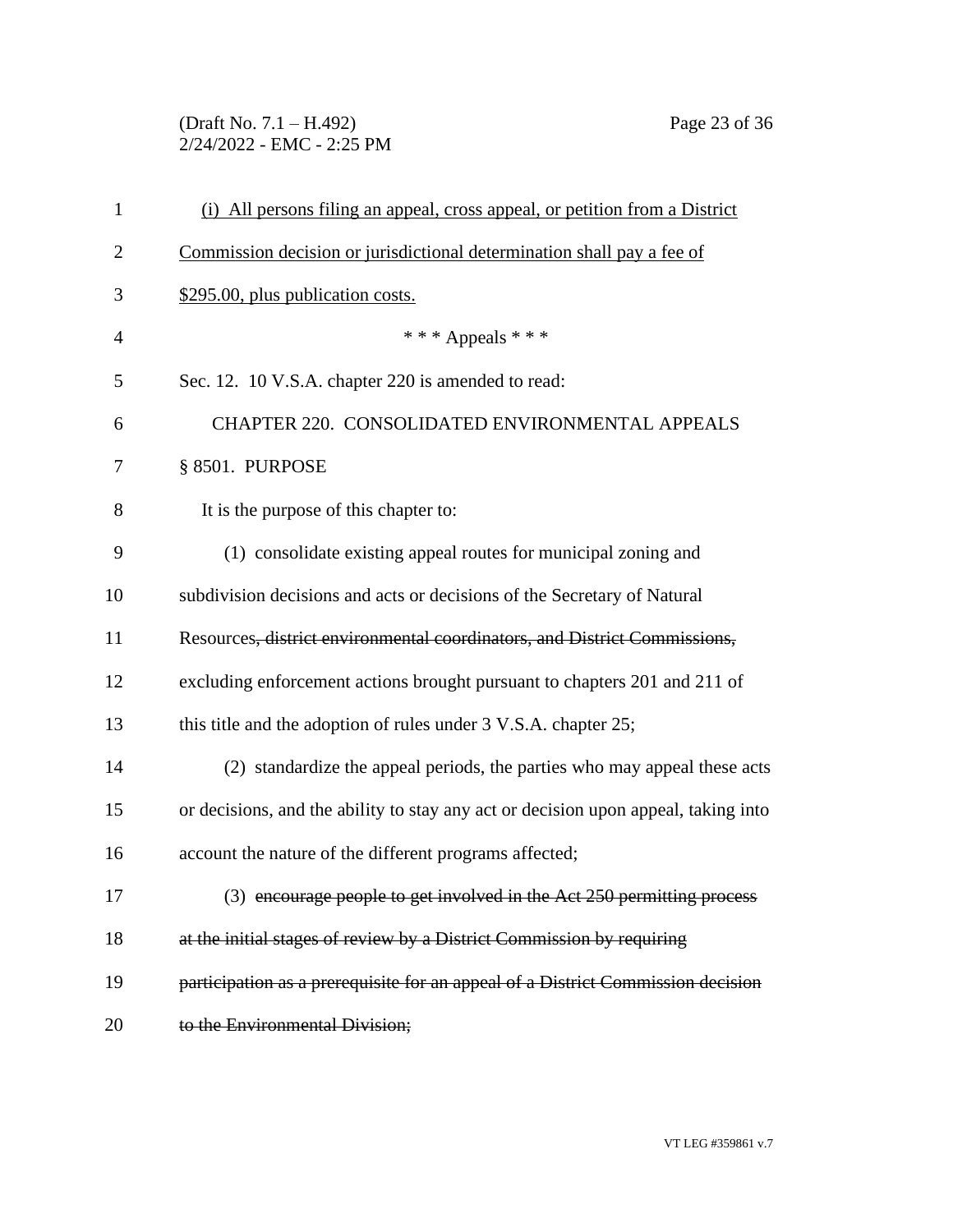# (Draft No. 7.1 – H.492) Page 24 of 36 2/24/2022 - EMC - 2:25 PM

| $\mathbf{1}$ | (4) assure ensure that clear appeal routes exist for acts and decisions of              |
|--------------|-----------------------------------------------------------------------------------------|
| 2            | the Secretary of Natural Resources; and                                                 |
| 3            | $\left(\frac{5}{4}\right)$ consolidate appeals of decisions related to renewable energy |
| 4            | generation plants and telecommunications facilities with review under,                  |
| 5            | respectively, 30 V.S.A. §§ 248 and 248a, with appeals and consolidation of              |
| 6            | proceedings pertaining to telecommunications facilities occurring only while            |
| 7            | 30 V.S.A. § 248a remains in effect.                                                     |
| 8            | § 8502. DEFINITIONS                                                                     |
| 9            | As used in this chapter:                                                                |
| 10           | (1) "District Commission" means a District Environmental Commission                     |
| 11           | established under chapter 151 of this title. [Repealed.]                                |
| 12           | (2) "District coordinator" means a district environmental coordinator                   |
| 13           | attached to a District Commission established under chapter 151 of this title.          |
| 14           | [Repealed.]                                                                             |
| 15           | (3) "Environmental Court" or "Environmental Division" means the                         |
| 16           | Environmental Division of the Superior Court established by 4 V.S.A. § 30.              |
| 17           | (4) "Natural Resources Environmental Review Board" or "Board"                           |
| 18           | means the Board established under chapter 151 of this title.                            |
| 19           | (5) "Party by right" means the following:                                               |
| 20           | (A) the applicant;                                                                      |
| 21           | (B) the landowner, if the applicant is not the landowner;                               |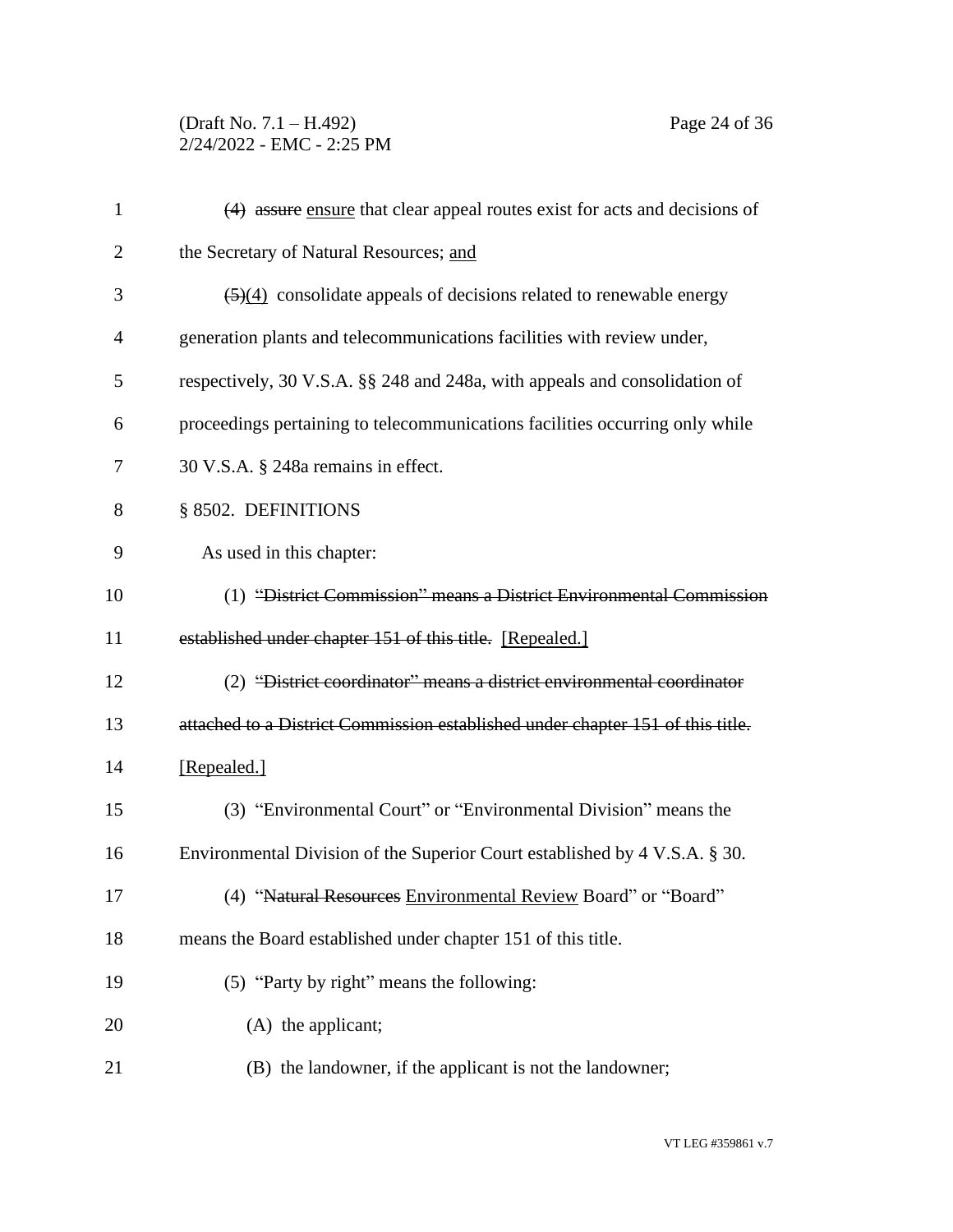### (Draft No. 7.1 – H.492) Page 25 of 36 2/24/2022 - EMC - 2:25 PM

| $\mathbf{1}$   | (C) the municipality in which the project site is located and the                     |
|----------------|---------------------------------------------------------------------------------------|
| $\overline{2}$ | municipal and regional planning commissions for that municipality;                    |
| 3              | (D) if the project site is located on a boundary, any Vermont                         |
| $\overline{4}$ | municipality adjacent to that border and the municipal and regional planning          |
| 5              | commissions for that municipality;                                                    |
| 6              | (E) the solid waste management district in which the land is located,                 |
| $\tau$         | if the development or subdivision constitutes a facility pursuant to subdivision      |
| 8              | $6602(10)$ of this title;                                                             |
| 9              | (F) any State agency affected by the proposed project.                                |
| 10             | (6) "Person" means any individual; partnership; company; corporation;                 |
| 11             | association; joint venture; trust; municipality; the State of Vermont or any          |
| 12             | agency, department, or subdivision of the State; any federal agency; or any           |
| 13             | other legal or commercial entity.                                                     |
| 14             | (7) "Person aggrieved" means a person who alleges an injury to a                      |
| 15             | particularized interest protected by the provisions of law listed in section 8503     |
| 16             | of this title, attributable to an act or decision by a district coordinator, District |
| 17             | Commission, the Secretary, or the Environmental Division that can be                  |
| 18             | redressed by the Environmental Division or the Supreme Court.                         |
| 19             | (8) "Secretary" means the Secretary of Natural Resources or the                       |
| 20             | Secretary's duly authorized representative. As used in this chapter,                  |
| 21             | "Secretary" shall also mean the Commissioner of Environmental Conservation,           |
|                |                                                                                       |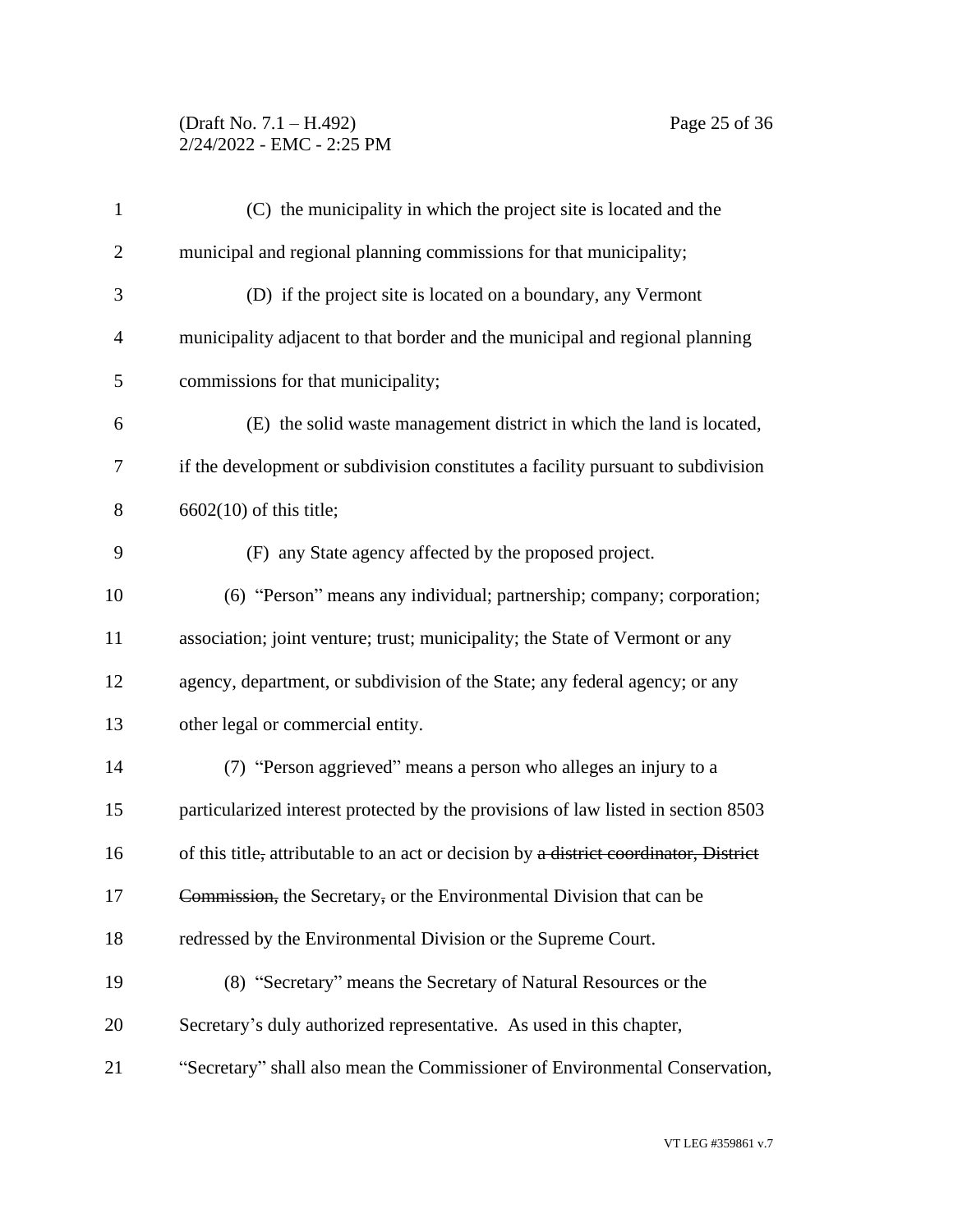### (Draft No. 7.1 – H.492) Page 26 of 36 2/24/2022 - EMC - 2:25 PM

| $\mathbf{1}$   | the Commissioner of Forests, Parks and Recreation, and the Commissioner of       |
|----------------|----------------------------------------------------------------------------------|
| $\overline{2}$ | Fish and Wildlife, with respect to those statutes that refer to the authority of |
| 3              | that commissioner or department.                                                 |
| $\overline{4}$ | § 8503. APPLICABILITY                                                            |
| 5              | (a) This chapter shall govern all appeals of an act or decision of the           |
| 6              | Secretary, excluding enforcement actions under chapters 201 and 211 of this      |
| 7              | title and rulemaking, under the following authorities and under the rules        |
| 8              | adopted under those authorities:                                                 |
| 9              | * * *                                                                            |
| 10             | (b) This chapter shall govern:                                                   |
| 11             | (1) all appeals from an act or decision of a District Commission under           |
| 12             | chapter 151 of this title, excluding appeals of application fee refund requests; |
| 13             | (2) appeals from an act or decision of a district coordinator under              |
| 14             | subsection $6007(c)$ of this title;                                              |
| 15             | (3) appeals from findings of fact and conclusions of law issued by the           |
| 16             | Natural Resources Board in its review of a designated growth center for          |
| 17             | conformance with the criteria of subsection 6086(a) of this title, pursuant to   |
| 18             | authority granted at 24 V.S.A. § 2793c(f). [Repealed.]                           |
| 19             | (c) This chapter shall govern all appeals arising under 24 V.S.A.                |
| 20             | chapter 117, the planning and zoning chapter.                                    |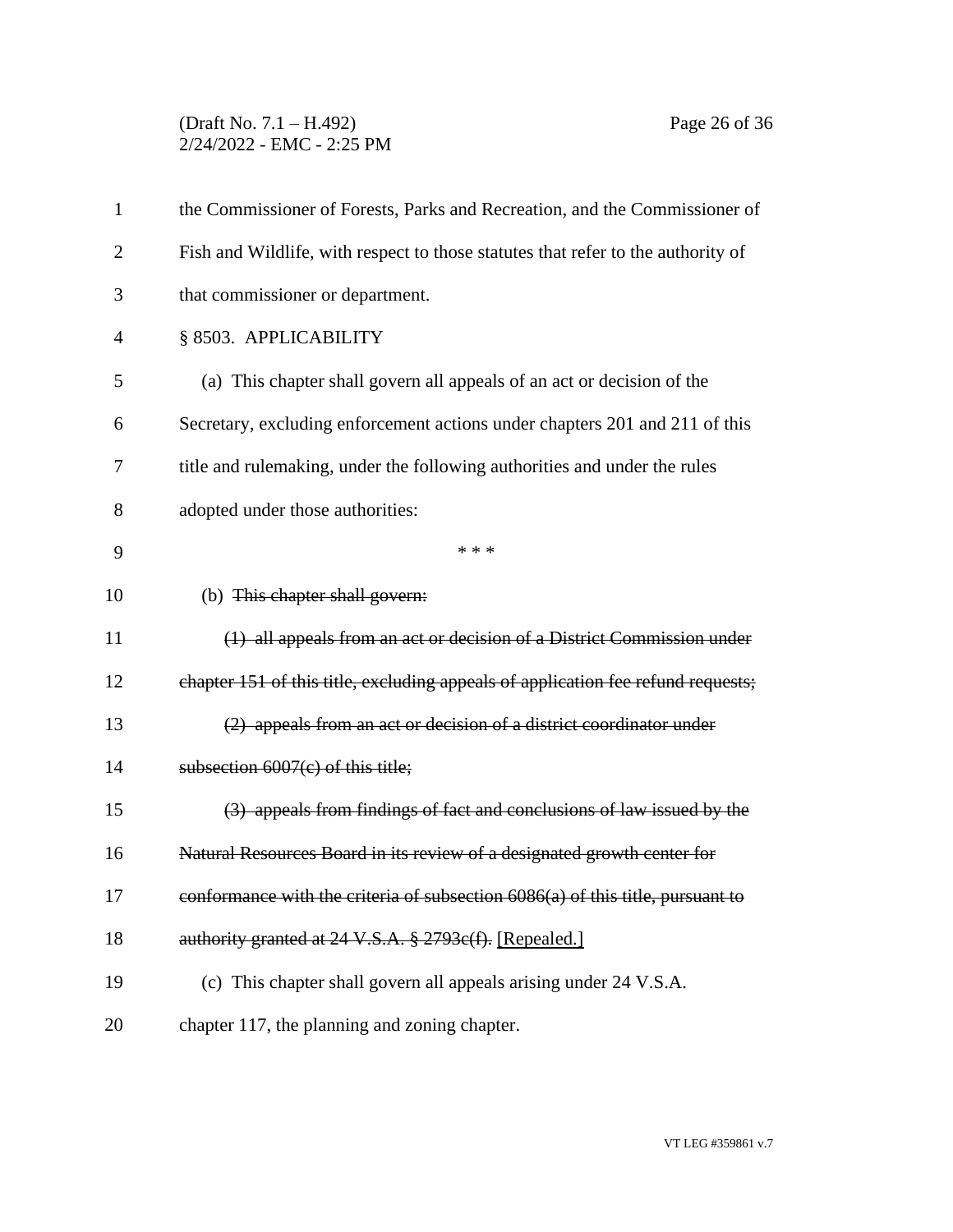# (Draft No. 7.1 – H.492) Page 27 of 36 2/24/2022 - EMC - 2:25 PM

| $\mathbf{1}$   | (d) This chapter shall govern all appeals from an act or decision of the           |
|----------------|------------------------------------------------------------------------------------|
| $\overline{2}$ | Environmental Division under this chapter.                                         |
| 3              | (e) This chapter shall not govern appeals from rulemaking decisions by the         |
| $\overline{4}$ | Natural Resources Environmental Review Board under chapter 151 of this title       |
| 5              | or enforcement actions under chapters 201 and 211 of this title.                   |
| 6              | (f) This chapter shall govern all appeals of acts or decisions of the              |
| $\tau$         | legislative body of a municipality arising under 24 V.S.A. chapter 61,             |
| 8              | subchapter 10, relating to the municipal certificate of approved location for      |
| 9              | salvage yards.                                                                     |
| 10             | (g) This chapter shall govern all appeals of an act or decision of the             |
| 11             | Secretary of Natural Resources that a solid waste implementation plan for a        |
| 12             | municipality proposed under 24 V.S.A. § 2202a conforms with the State Solid        |
| 13             | Waste Implementation Plan adopted pursuant to section 6604 of this title.          |
| 14             | § 8504. APPEALS TO THE ENVIRONMENTAL DIVISION                                      |
| 15             | (a) Act 250 and Agency appeals. Within 30 days of the date of following            |
| 16             | the act or decision, any person aggrieved by an act or decision of the Secretary,  |
| 17             | a District Commission, or a district coordinator under the provisions of law       |
| 18             | listed in section 8503 of this title, or any party by right, may appeal to the     |
| 19             | Environmental Division, except for an act or decision of the Secretary under       |
| 20             | subdivision $6086b(3)(E)$ of this title or governed by section 8506 of this title. |
| 21             | * * *                                                                              |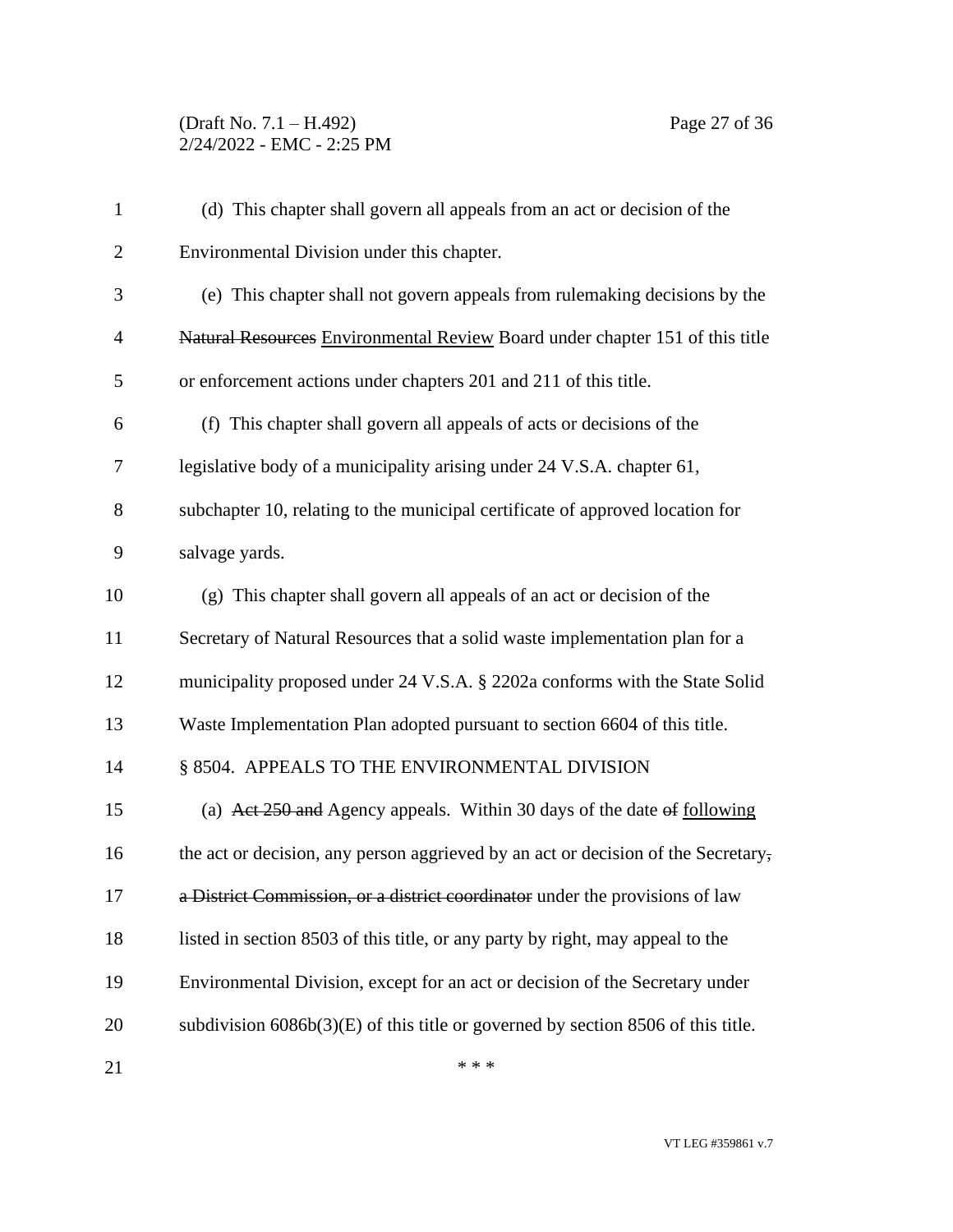| $\mathbf{1}$   | (c) Notice of the filing of an appeal.                                              |
|----------------|-------------------------------------------------------------------------------------|
| $\overline{2}$ | (1) Upon filing an appeal from an act or decision of the District                   |
| 3              | Commission, the appellant shall notify all parties who had party status as of the   |
| $\overline{4}$ | end of the District Commission proceeding, all friends of the Commission, and       |
| 5              | the Natural Resources Board that an appeal is being filed. In addition, the         |
| 6              | appellant shall publish notice not more than 10 days after providing notice as      |
| 7              | required under this subsection, at the appellant's expense, in a newspaper of       |
| 8              | general circulation in the area of the project that is the subject of the decision. |
| 9              | [Repealed.]                                                                         |
| 10             | * * *                                                                               |
| 11             | (d) Requirement to participate before the District Commission or the                |
| 12             | Secretary.                                                                          |
| 13             | (1) Participation before District Commission. An aggrieved person shall             |
| 14             | not appeal an act or decision that was made by a District Commission unless         |
| 15             | the person was granted party status by the District Commission pursuant to          |
| 16             | subdivision $6085(c)(1)(E)$ of this title, participated in the proceedings before   |
| 17             | the District Commission, and retained party status at the end of the District       |
| 18             | Commission proceedings. In addition, the person may only appeal those issues        |
| 19             | under the criteria with respect to which the person was granted party status.       |
| 20             | However, notwithstanding these limitations, an aggrieved person may appeal          |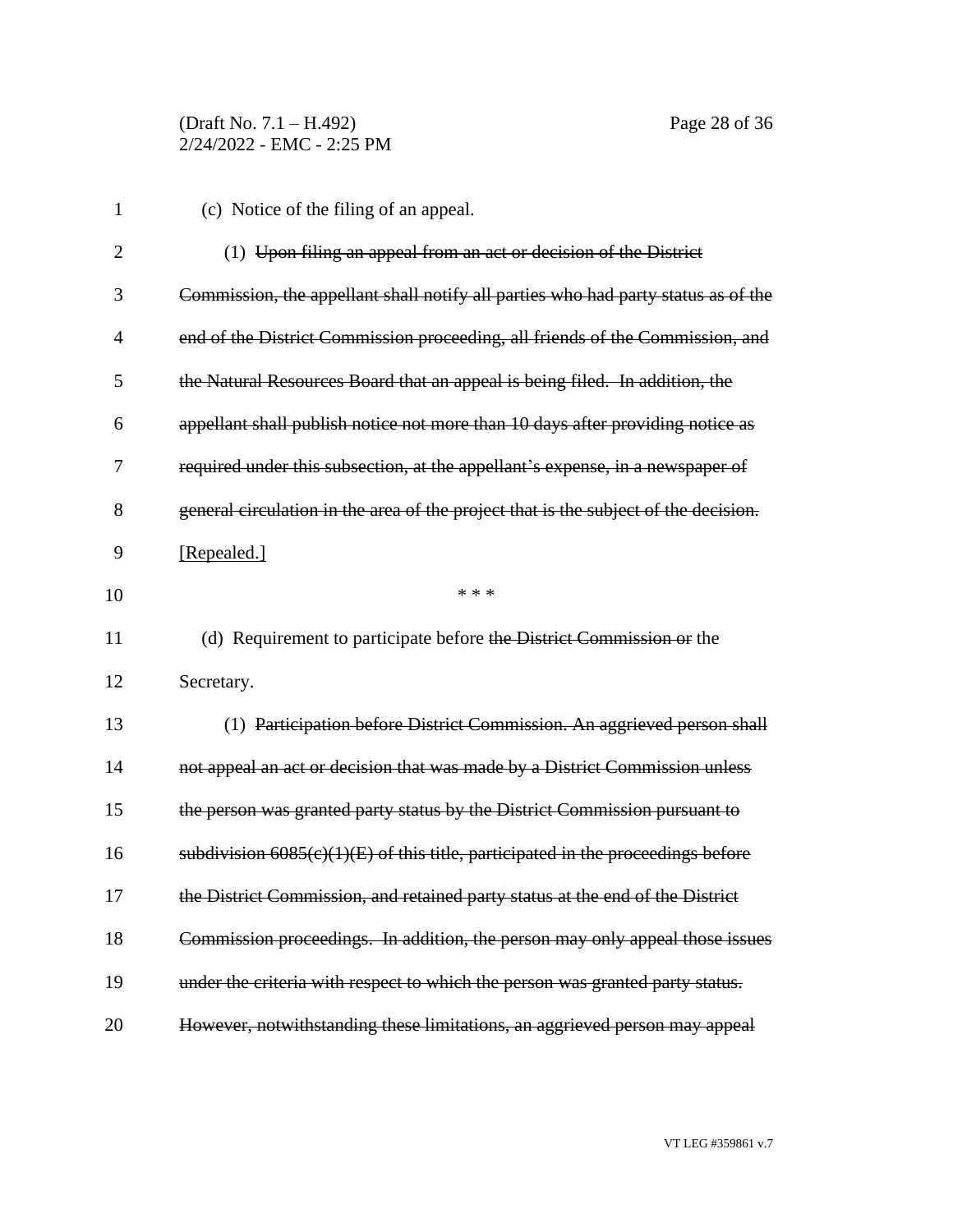(Draft No. 7.1 – H.492) Page 29 of 36 2/24/2022 - EMC - 2:25 PM

| 1              | an act or decision of the District Commission if the Environmental judge          |
|----------------|-----------------------------------------------------------------------------------|
| $\overline{2}$ | determines that:                                                                  |
| 3              | $(A)$ there was a procedural defect that prevented the person from                |
| $\overline{4}$ | obtaining party status or participating in the proceeding;                        |
| 5              | (B) the decision being appealed is the grant or denial of party status;           |
| 6              | $\Theta$ <b>r</b>                                                                 |
| 7              | (C) some other condition exists that would result in manifest injustice           |
| 8              | if the person's right to appeal was disallowed. [Repealed.]                       |
| 9              | (2) Participation before the Secretary.                                           |
| 10             | * * *                                                                             |
| 11             | (e) Act 250 jurisdictional determinations by a district coordinator.              |
| 12             | (1) The appellant shall provide notice of the filing of an appeal to each         |
| 13             | person entitled to notice under subdivisions $6085(c)(1)(A)$ through (D) of this  |
| 14             | title, to each person on an approved subdivision 6085(c)(1)(E) list, and to the   |
| 15             | <b>Natural Resources Board.</b>                                                   |
| 16             | $(2)$ Failure to appeal within the time required under subsection $(a)$ of        |
| 17             | this section shall render the decision of the district coordinator under          |
| 18             | subsection $6007(c)$ of this title the final determination regarding jurisdiction |
| 19             | under chapter 151 of this title unless the underlying jurisdictional opinion was  |
| 20             | not properly served on persons listed in subdivisions 6085(c)(1)(A) through       |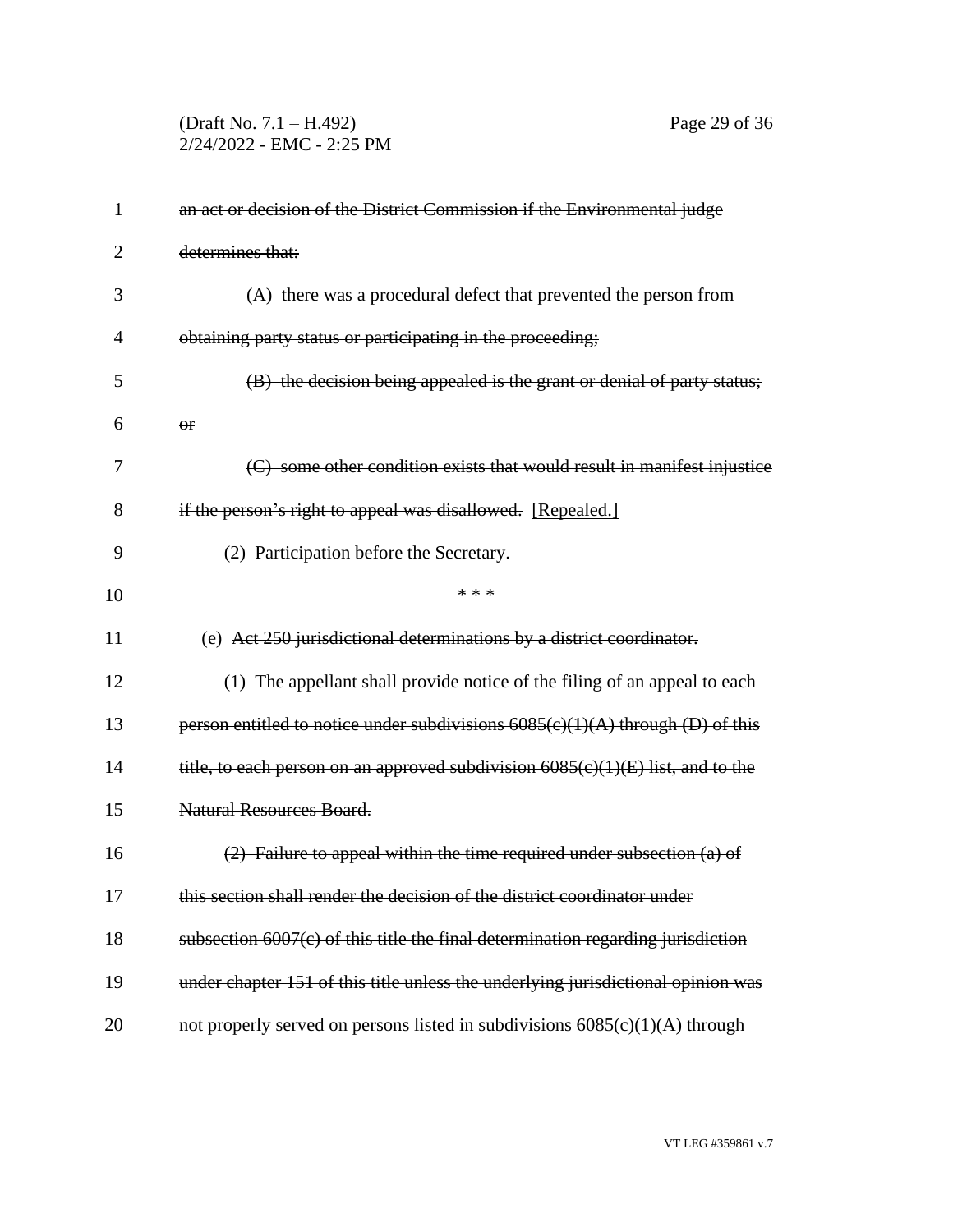(Draft No. 7.1 – H.492) Page 30 of 36 2/24/2022 - EMC - 2:25 PM

| $\mathbf{1}$   | (D) of this title and on persons on a subdivision 6085(c)(1)(E) list approved                |
|----------------|----------------------------------------------------------------------------------------------|
| $\overline{2}$ | under subsection $6007(c)$ of this title. [Repealed.]                                        |
| 3              | * * *                                                                                        |
| 4              | (g) Consolidated appeals. The Environmental Division may consolidate or                      |
| 5              | coordinate different appeals where those appeals all relate to the same project.             |
| 6              | * * *                                                                                        |
| 7              | (i) Deference to Agency technical determinations. In the adjudication of                     |
| 8              | appeals relating to land use permits under chapter 151 of this title, technical              |
| 9              | determinations of the Secretary shall be accorded the same deference as they                 |
| 10             | are accorded by a District Commission under subsection 6086(d) of this title.                |
| 11             | [Repealed.]                                                                                  |
| 12             | * * *                                                                                        |
| 13             | (k) Limitations on appeals. Notwithstanding any other provision of this                      |
| 14             | section:,                                                                                    |
| 15             | (1) there shall be no appeal from a District Commission decision when                        |
| 16             | the Commission has issued a permit and no hearing was requested or held, or                  |
| 17             | no motion to alter was filed following the issuance of an administrative                     |
| 18             | amendment;                                                                                   |
| 19             | $\left( \frac{2}{2} \right)$ a municipal decision regarding whether a particular application |
| 20             | qualifies for a recorded hearing under 24 V.S.A. § 4471(b) shall not be subject              |
| 21             | to appeal;                                                                                   |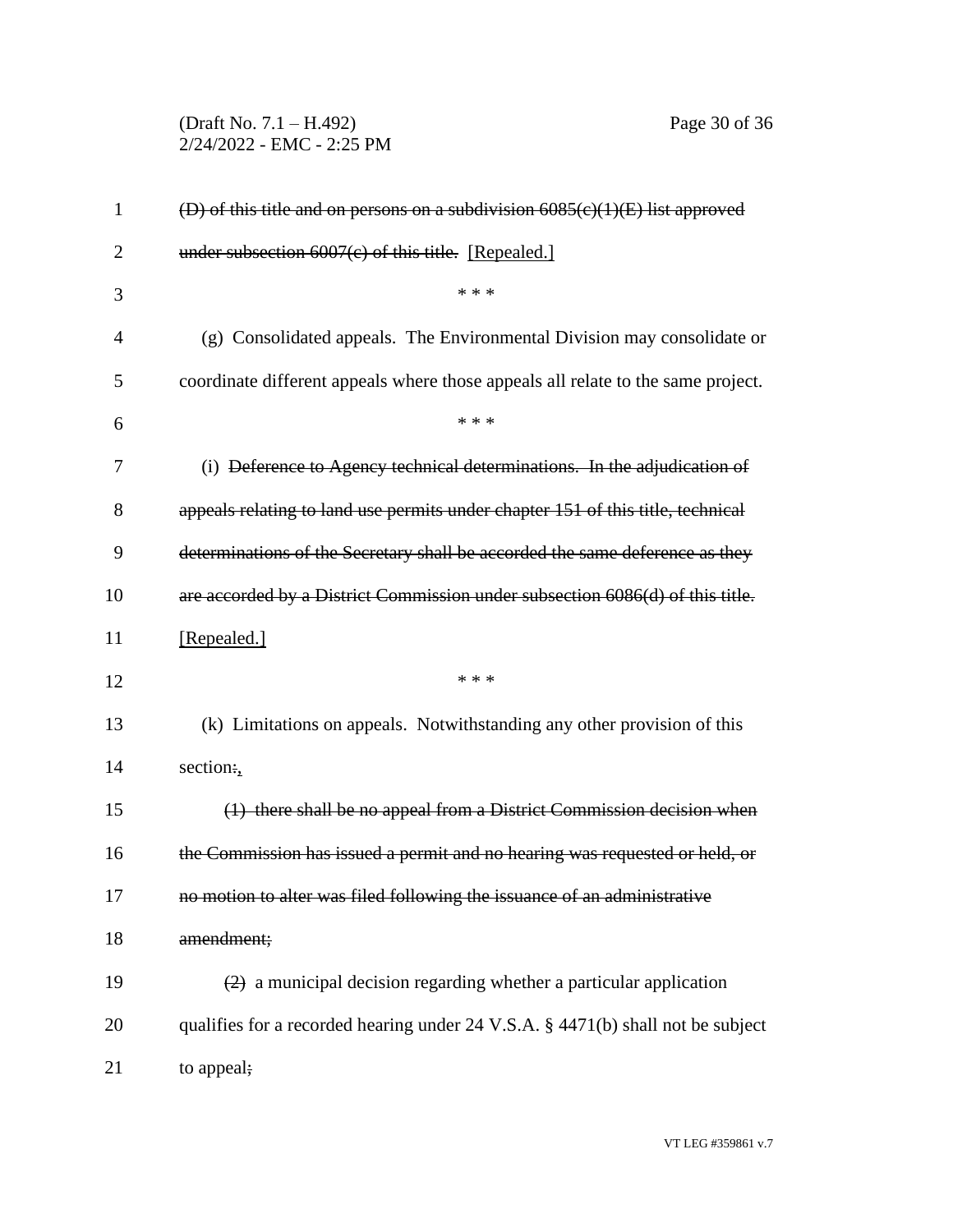# (Draft No. 7.1 – H.492) Page 31 of 36 2/24/2022 - EMC - 2:25 PM

| $\mathbf{1}$ | (3) if a District Commission issues a partial decision under subsection          |
|--------------|----------------------------------------------------------------------------------|
| 2            | 6086(b) of this title, any appeal of that decision must be taken within 30 days  |
| 3            | of the date of that decision.                                                    |
| 4            | (1) Representation. The Secretary may represent the Agency of Natural            |
| 5            | Resources in all appeals under this section. The Chair of the Natural            |
| 6            | Resources Board may represent the Board in any appeal under this section,        |
| 7            | unless the Board directs otherwise. If more than one State agency, other than    |
| 8            | the Board, either appeals or seeks to intervene in an appeal under this section, |
| 9            | only the Attorney General may represent the interests of those agencies of the   |
| 10           | State in the appeal.                                                             |
| 11           | (m) Precedent. Prior decisions of the Environmental Board, Water                 |
| 12           | Resources Board, and Waste Facilities Panel shall be given the same weight       |
| 13           | and consideration as prior decisions of the Environmental Division.              |
| 14           | (n) Intervention. Any person may intervene in a pending appeal if that           |
| 15           | person:                                                                          |
| 16           | (1) appeared as a party in the action appealed from and retained party           |
| 17           | status;                                                                          |
| 18           | $(2)$ is a party by right;                                                       |
| 19           | (3) is the Natural Resources Board; [Repealed.]                                  |
| 20           | (4) is a person aggrieved, as defined in this chapter;                           |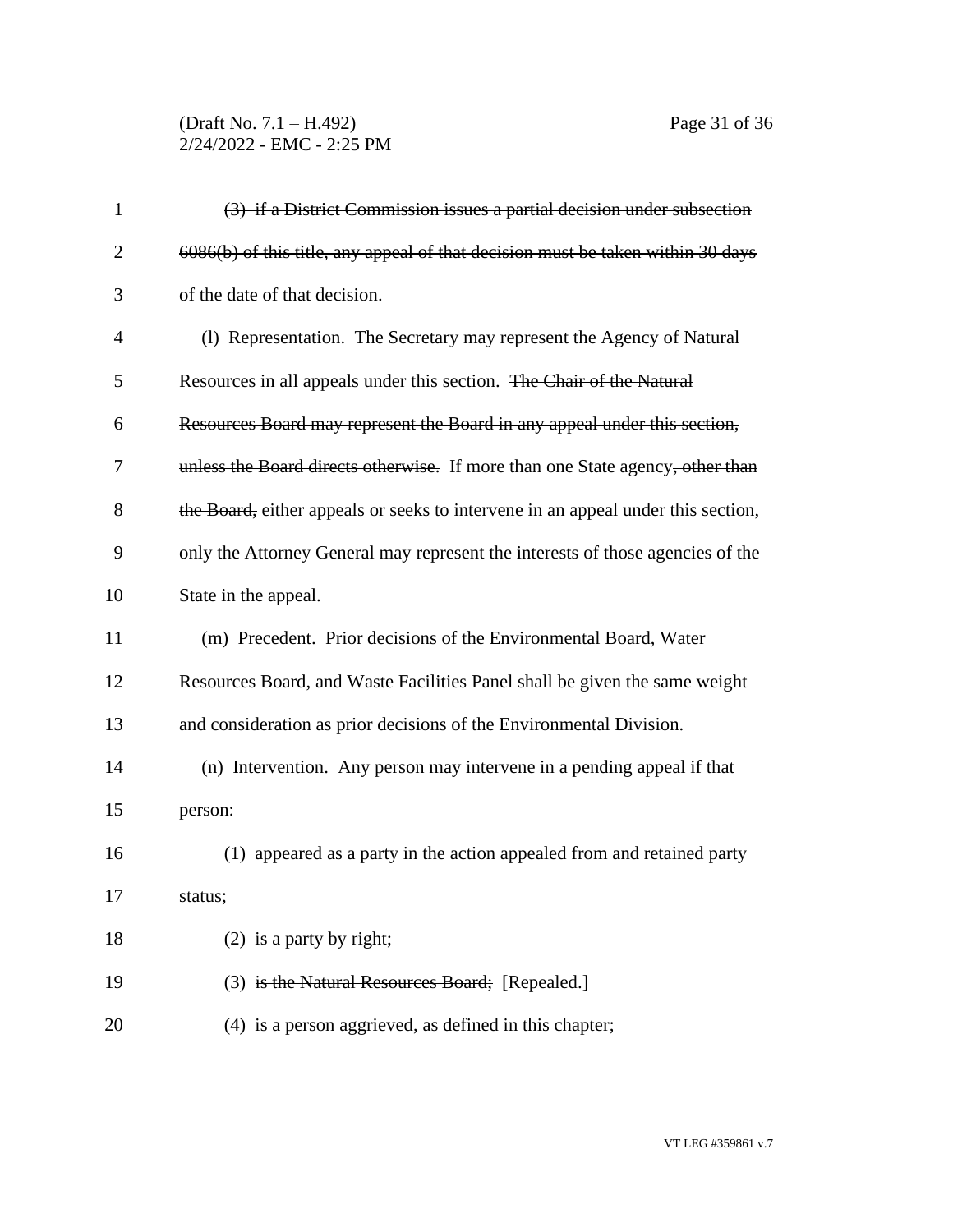### (Draft No. 7.1 – H.492) Page 32 of 36 2/24/2022 - EMC - 2:25 PM

| $\mathbf{1}$   | (5) qualifies as an "interested person," as established in 24 V.S.A.                 |
|----------------|--------------------------------------------------------------------------------------|
| $\overline{2}$ | § 4465, with respect to appeals under 24 V.S.A. chapter 117; or                      |
| 3              | (6) meets the standard for intervention established in the Vermont Rules             |
| $\overline{4}$ | of Civil Procedure.                                                                  |
| 5              | (o) With respect to review of an act or decision of the Secretary pursuant to        |
| 6              | 3 V.S.A. § 2809, the Division may reverse the act or decision or amend an            |
| 7              | allocation of costs to an applicant only if the Division determines that the act,    |
| 8              | decision, or allocation was arbitrary, capricious, or an abuse of discretion. In     |
| 9              | the absence of such a determination, the Division shall require the applicant to     |
| 10             | pay the Secretary all costs assessed pursuant to 3 V.S.A. § 2809.                    |
| 11             | (p) Administrative record. The Secretary shall certify the administrative            |
| 12             | record as defined in chapter 170 of this title and shall transfer a certified copy   |
| 13             | of that record to the Environmental Division when:                                   |
| 14             | $(1)$ there is an appeal of an act or decision of the Secretary that is based        |
| 15             | on that record; or                                                                   |
| 16             | (2) there is an appeal of a decision of a District Commission, and the               |
| 17             | applicant used a decision of the Secretary based on that record to create a          |
| 18             | presumption under a criterion of subsection $6086(a)$ of this title that is at issue |
| 19             | in the appeal.                                                                       |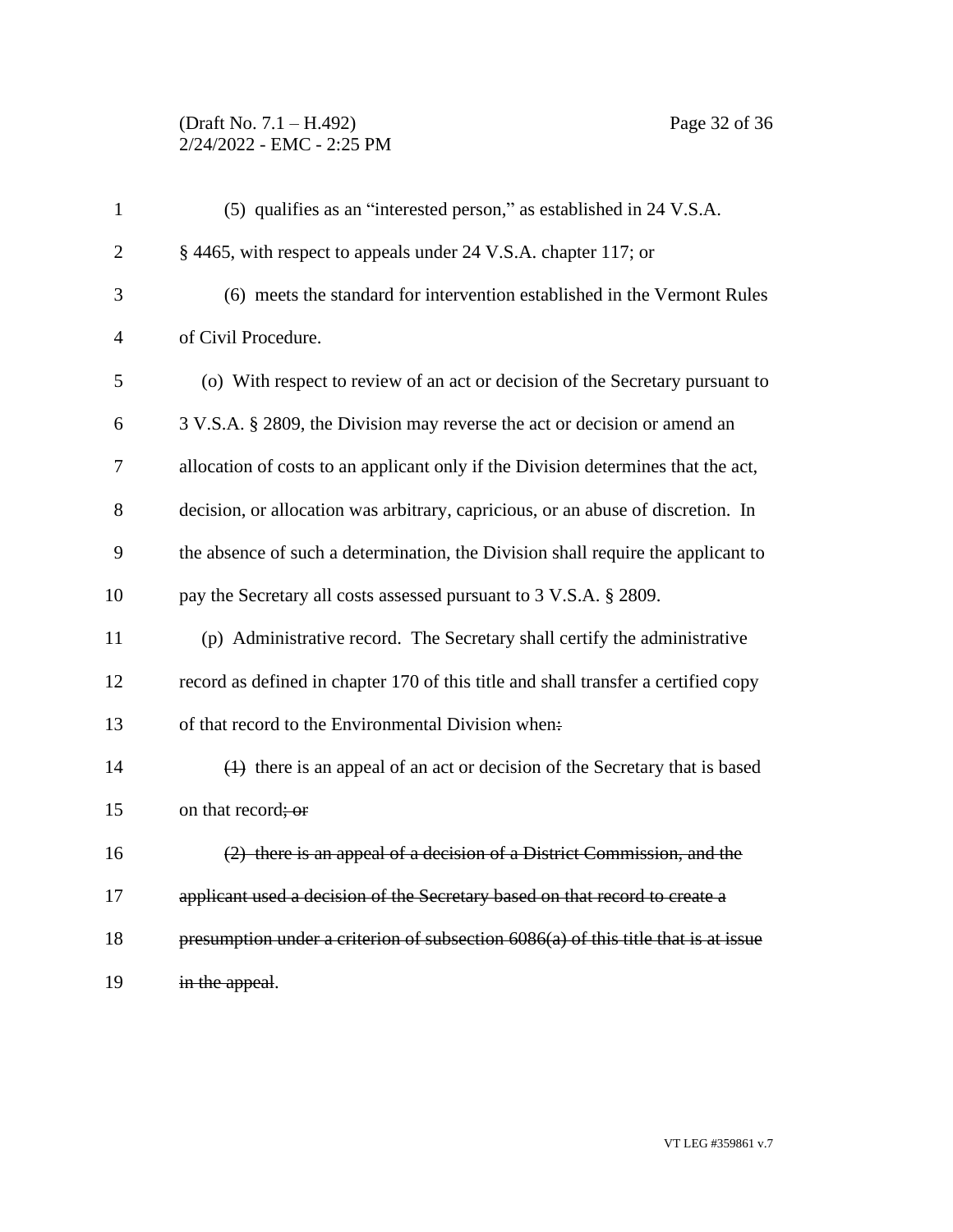(Draft No. 7.1 – H.492) Page 33 of 36 2/24/2022 - EMC - 2:25 PM

| 1              | § 8505. APPEALS TO THE SUPREME COURT                                          |
|----------------|-------------------------------------------------------------------------------|
| $\overline{2}$ | (a) Any person aggrieved by a decision of the Environmental Division          |
| 3              | pursuant to this subchapter, any party by right, or any person aggrieved by a |
| 4              | decision of the Environmental Review Board may appeal to the Supreme Court    |
| 5              | within 30 days of following the date of the entry of the order or judgment    |
| 6              | appealed from, provided that:                                                 |
| 7              | (1) the person was a party to the proceeding before the Environmental         |
| 8              | Division; or                                                                  |
| 9              | (2) the decision being appealed is the denial of party status; or             |
| 10             | (3) the Supreme Court determines that:                                        |
| 11             | (A) there was a procedural defect that prevented the person from              |
| 12             | participating in the proceeding; or                                           |
| 13             | (B) some other condition exists that would result in manifest injustice       |
| 14             | if the person's right to appeal were disallowed.                              |
| 15             | * * *                                                                         |
| 16             | *** Environmental Division ***                                                |
| 17             | Sec. 13. 4 V.S.A. § 34 is amended to read:                                    |
| 18             | § 34. JURISDICTION; ENVIRONMENTAL DIVISION                                    |
| 19             | The Environmental Division shall have:                                        |
| 20             | (1) jurisdiction of matters arising under 10 V.S.A. chapters 201 and 220;     |
| 21             | and                                                                           |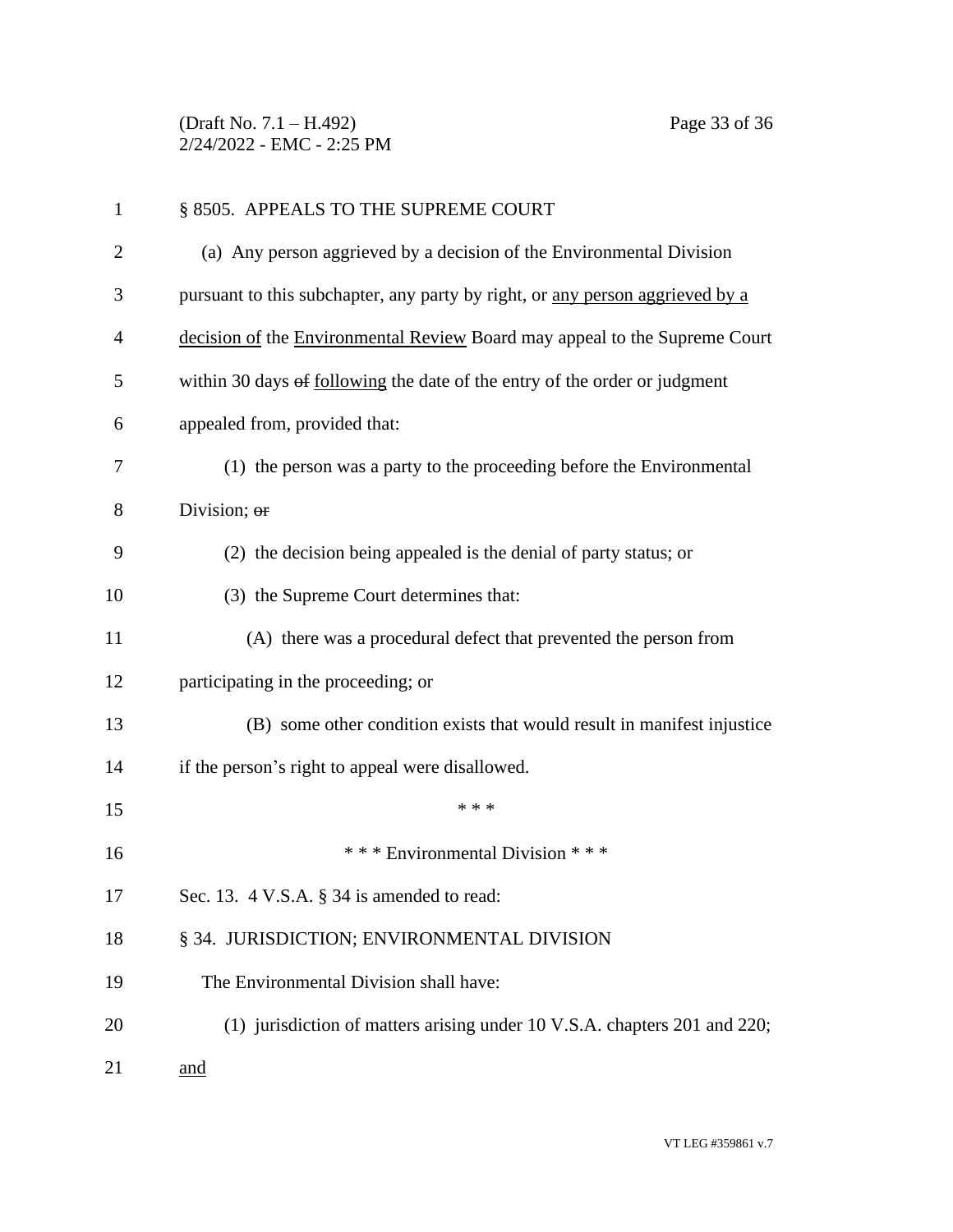# (Draft No. 7.1 – H.492) Page 34 of 36 2/24/2022 - EMC - 2:25 PM

| $\mathbf{1}$   | (2) jurisdiction of matters arising under 24 V.S.A. chapter 61,                  |
|----------------|----------------------------------------------------------------------------------|
| $\overline{2}$ | subchapter 12 and 24 V.S.A. chapter 117; and                                     |
| 3              | (3) original jurisdiction to revoke permits under 10 V.S.A. chapter 151.         |
| $\overline{4}$ | *** Report; Transition; Revision Authority; Effective Dates ***                  |
| 5              | Sec. 14. ENVIRONMENTAL REVIEW BOARD POSITIONS;                                   |
| 6              | <b>APPROPRIATION</b>                                                             |
| 7              | (a) The following new positions are created at the Environmental Review          |
| 8              | Board for the purposes of carrying out this act:                                 |
| 9              | (1) one Staff Attorney 1; and                                                    |
| 10             | (2) four half-time Environmental Review Board members.                           |
| 11             | (b) The sum of \$300,000.00 is appropriated to the Environmental Review          |
| 12             | Board from the General Fund in fiscal year 2023 for the positions established    |
| 13             | in subsection (a) of this section and for additional operating costs required to |
| 14             | implement the appeals process established in this act.                           |
| 15             | Sec. 15. NATURAL RESOURCES BOARD TRANSITION                                      |
| 16             | (a) The Governor shall appoint the members of Environmental Review               |
| 17             | Board on or before July 1, 2023, and the terms of any Natural Resources Board    |
| 18             | member not appointed consistent with the requirements of 10 V.S.A.               |
| 19             | $§ 6021(a)(1)(A)$ or (B) shall expire on that day.                               |
| 20             | (b) As of July 1, 2023, all appropriations and employee positions of the         |
| 21             | Natural Resources Board are transferred to the Environmental Review Board.       |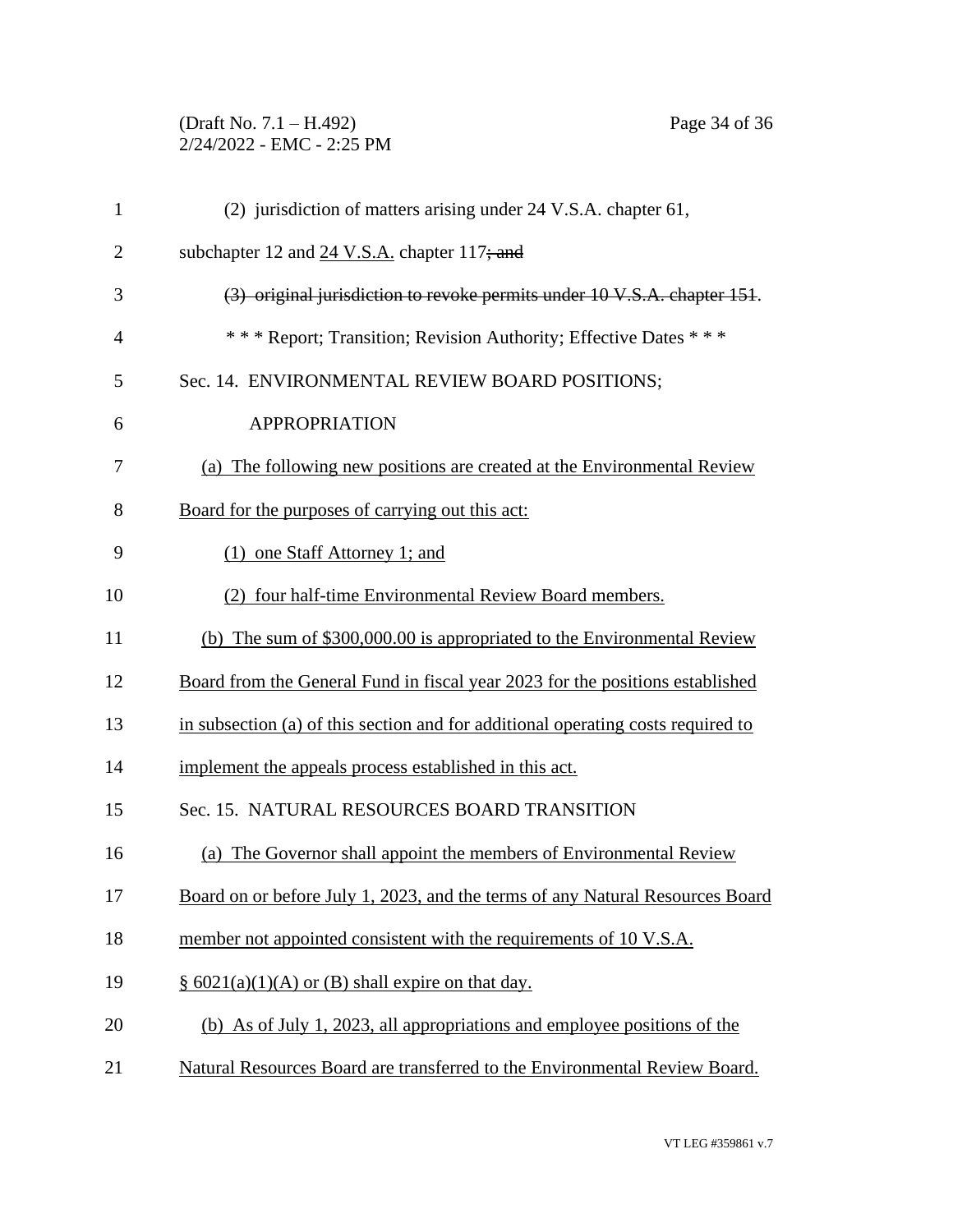(Draft No. 7.1 – H.492) Page 35 of 36 2/24/2022 - EMC - 2:25 PM

| $\mathbf{1}$   | (c) The Environmental Review Board shall adopt rules of procedure for its           |
|----------------|-------------------------------------------------------------------------------------|
| $\mathbf{2}$   | hearing process pursuant to 10 V.S.A. $\S$ 6025(a) on or before July 1, 2024.       |
| 3              | Sec. 16. ENVIRONMENTAL DIVISION; CONTINUED JURISDICTION                             |
| $\overline{4}$ | Notwithstanding the repeal of its jurisdictional authority to hear appeals          |
| 5              | relative to land use permits under Sec. 12 of this act, the Environmental           |
| 6              | Division of the Superior Court shall continue to have jurisdiction to complete      |
| 7              | its consideration of any appeal that is pending before it as of July 1, 2024 if the |
| 8              | act or appeal has been filed. The Environmental Review Board shall have             |
| 9              | authority to be a party in any appeals pending under this section until July 1,     |
| 10             | 2024.                                                                               |
| 11             | Sec. 17. REPORT; ENVIRONMENTAL REVIEW BOARD                                         |
| 12             | (a) On or before December 31, 2023, the Chair of the Environmental                  |
| 13             | Review Board shall report to the House Committee on Natural Resources,              |
| 14             | Fish, and Wildlife and the Senate Committee on Natural Resources and Energy         |
| 15             | on necessary updates to the Act 250 program.                                        |
| 16             | (b) The report shall include:                                                       |
| 17             | how to transition to a system in which Act 250 jurisdiction is based                |
| 18             | on location, which shall encourage development in appropriate locations and         |
| 19             | protect natural resources of statewide significance including biodiversity;         |
| 20             | (2) how to use the Capability and Development Plan to meet the                      |
| 21             | statewide planning goals;                                                           |